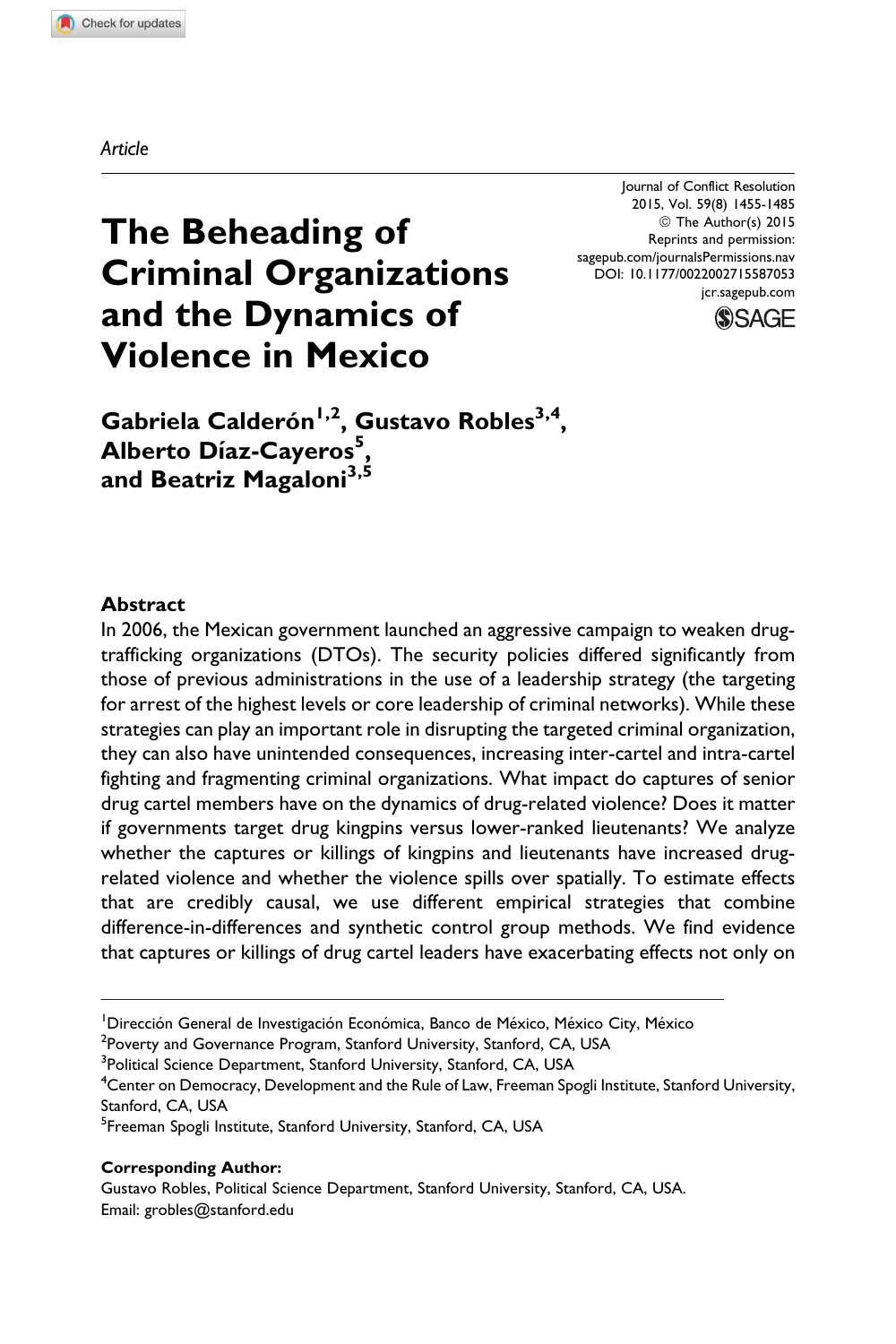DTO-related violence but also on homicides that affect the general population. Captures or killings of lieutenants, for their part, only seem to exacerbate violence in "strategic places" or municipalities located in the transportation network. While most of the effects on DTO-related violence are found in the first six months after a leader's removal, effects on homicides affecting the rest of the population are more enduring, suggesting different mechanisms through which leadership neutralizations breed violence.

#### Keywords

civilian casualties, conflict, domestic politics, enduring rivalries, internal armed conflict, military intervention, national security, rivalry

Since 2006, more than 60,000 drug-related murders have taken place in Mexico. The vast majority of these deaths have been caused by confrontations between drug cartels competing for control of drug trafficking routes to the world's largest market: the United States. While Mexican drug-trafficking organizations (DTOs) are primarily about the trafficking of narcotics, they have diversified into extortion, kidnapping for ransom, oil theft, and human trafficking, among other criminal activities. DTOs extend their tentacles to many realms of society, and they have built a huge capacity for violence.

The sharp increase in homicide rates coincides approximately with the start of President Felipe Calderón's administration and his militarized campaign to debilitate DTOs. A critical question is to understand what happened in that period to cause such a dramatic increase in violence. There is controversy about whether the ''war against drug cartels'' caused some or all of the escalation of violence. In December 2006, President Calderón deployed 6,500 federal troops to his native state of Michoacán; thereafter, operations against drug trafficking increased, with approximately 45,000 troops involved by 2011. President Calderón's policies differed significantly from that of previous administrations in using a leadership strategy—the targeting for arrest of the highest levels or core leadership of criminal networks—as a key element of his counter-narcotics policy. In fact, during Calderón's administration, crop eradication (marijuana and poppy seed) and cocaine seizures were considerably lower than during President Fox's administration (2000–2006). Even marijuana seizures showed a slight decrease during this period (Primer Informe de Gobierno  $2013$ ).<sup>1</sup> But what really differentiated these administrations was the unprecedented number of arrests and the magnitude of military deployment.<sup>2</sup> In March 2009, the government released a list of Mexico's thirty-seven most wanted drug lords and by January 2011 the army, navy, and federal police had captured or killed twenty of the thirty-seven, twice the number of kingpins captured during the two previous administrations (Guerrero Gutierrez 2011b).

Leadership strategies often play a significant role in counternarcotics policies, but did they work in Mexico? Does it matter if governments target the kingpins versus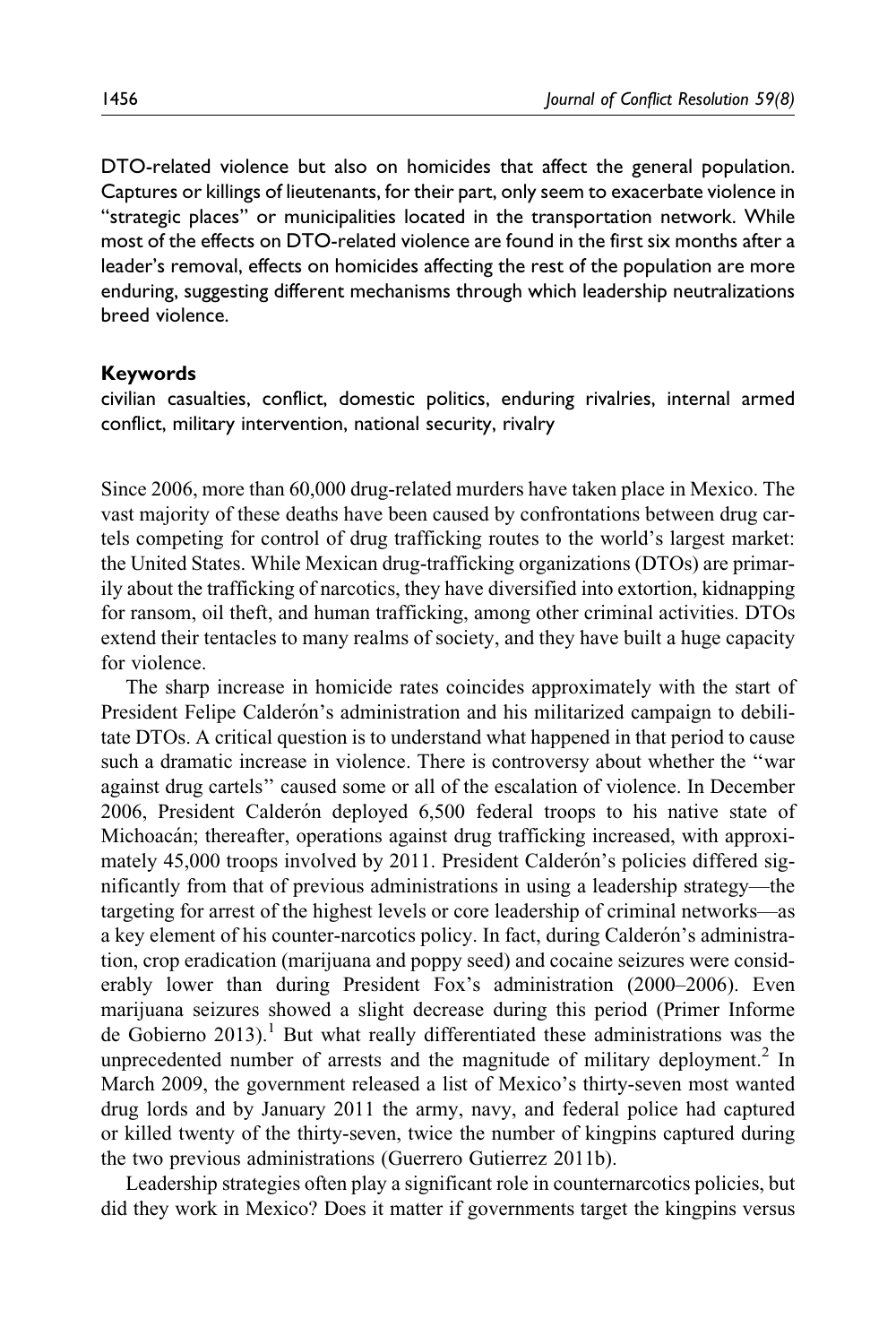lower-ranked lieutenants? These questions are critical and should be able to inform government policy beyond the normative judgments about the desirability of these arrests. Targeting insurgent and terrorist leaders is also central to many states' counterinsurgency policies (Pape 1996, 2003; David 2002; Jordan 2009; Johnston 2012). Hence, beyond Mexico's drug war, this article is relevant for the broader question of counterinsurgency strategies and the effectiveness of leadership elimination.

Critics of President Calderón's policies claimed not only that he was unsuccessful in disarticulating criminal organizations but also that his actions in arresting or killing the leaders of many drug cartels were a direct cause of the sharp increase in violence during his administration (Guerrero Gutierrez 2011a, 2011b). Others have joined a lively debate about whether Calderón's policies caused the violence or rather were a response to intensified inter-cartel fighting (Escalante 2011; Merino 2011; Poiré and Martínez 2011; Rosas 2011; Jones 2013; Trejo and Ley 2013).

In this article, we seek to evaluate the consequences of the kingpin capture strategy for the escalation of violence. While these strategies can play an important role in disrupting the targeted criminal organization, they can also have unintended consequences, increasing inter-cartel and intra-cartel fighting and fragmenting criminal organizations (Guerrero Gutierrez 2010, 2011a, 2011b; Jones and Cooper 2011; Jones 2013).

A limitation of previous studies that attribute the escalation of violence to government policies is that they do not adequately address the challenges of identifying causal effects. Kingpin killings and captures are not randomly assigned. It is conceivable that successful captures or killings take place in areas where there are preexisting internal splits within DTOs or where rival criminal gangs violently dispute territory. These preexisting conflicts might facilitate the work of government intelligence agencies and make captures more likely. A host of threats to inference, including selection bias and reverse causality, arise from the nonrandom assignment of captures or killings.

Our empirical strategy combines a difference-in-differences methodology with the use of credible counterfactuals of policy interventions by using synthetic control methods (Abadie and Gardeazabal 2003; Abadie, Diamond, and Hainmueller 2010) to construct ''control'' municipalities that have trends in homicides that are similar to ''treated'' municipalities, namely, those where kingpins or lieutenants are killed or captured. This empirical strategy requires a time series that is long enough to estimate pre-intervention or ''natural'' trends in violence. We use data from the National System of Health Information (SINAIS) to construct crime statistics at the municipal level for over a decade prior to Calderón's presidency.

Our results can broadly be summarized as follows. Neutralizations of drug cartel leaders have positive (i.e., exacerbating) short-term effects not only on DTO-related violence but also on homicides that affect the general population. Moreover, after the capture of either a leader or a lieutenant, violence spills over to neighboring municipalities in the form of both increased DTO-related deaths and homicides among the general population, particularly to places that are connected to the transportation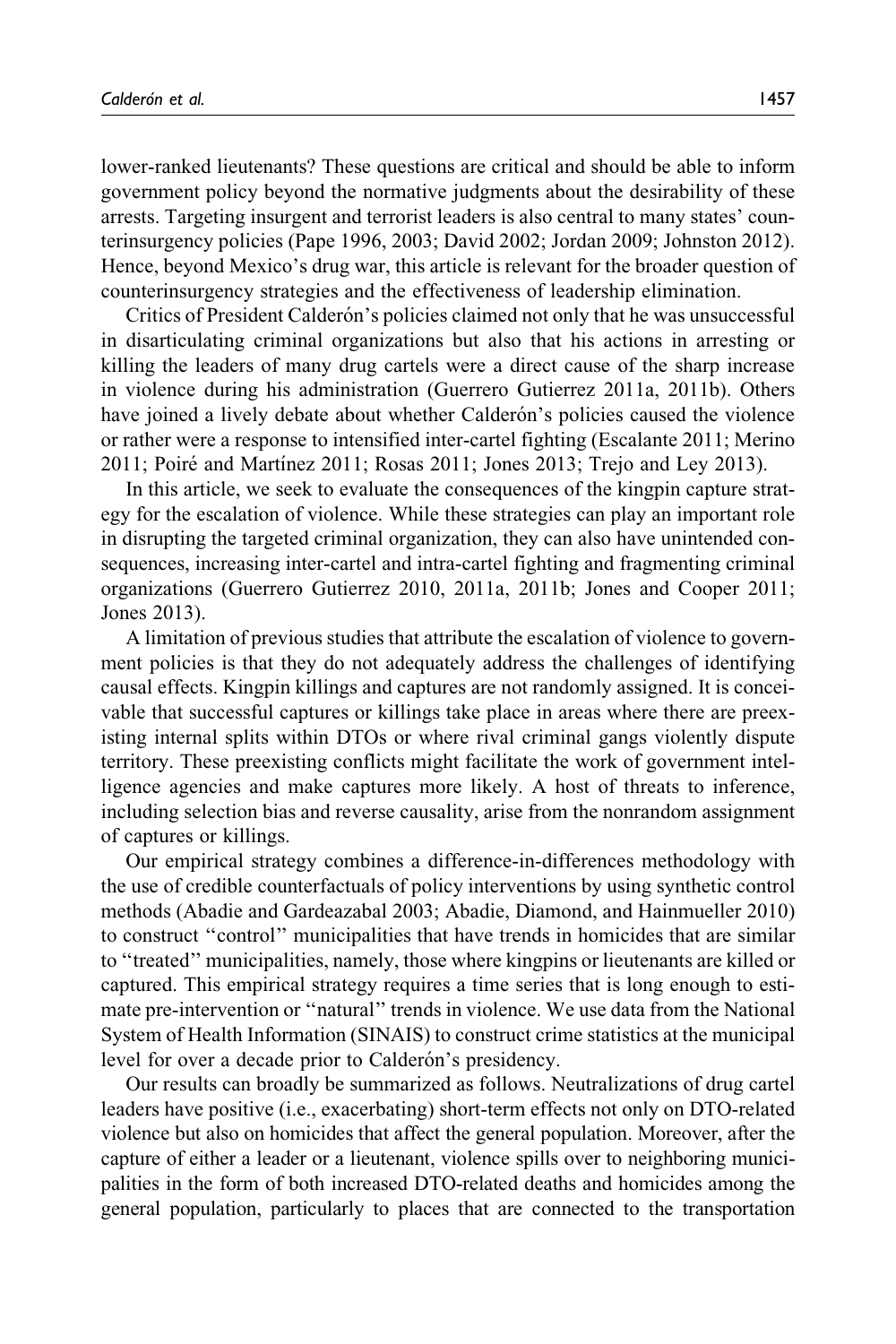network and are thus ''strategic'' for the drug-trafficking business. While most of the spillover effects on DTO-related violence occur in the first six months after a leader or lieutenant's neutralization, all spatial effects on homicides against the rest of the population are observed in the medium term.

The rest of the article is organized as follows. The second section discusses the existing literature. The third section discusses our theoretical expectations about when and why we should expect captures or killings of kingpins and lieutenants to increase violence. The fourth section describes the data we use. In the fifth section, we explain our empirical strategy, while the sixth section describes the results. We present our conclusions in the seventh section.

## Related Literature

Do government crackdowns on drug cartels increase violence? Using a case study of the Arellano Felix Organization, Jones (2013) documents an apparent increase in kidnappings and extortion as a result of kingpin arrests in Tijuana. In a series of articles, Guerrero Gutierrez (2010, 2011a, 2011b) has argued that a key cause of the escalation of violence in Mexico is the war on drugs and the leadership strategy followed during the Calderón administration. Poiré and Martínez  $(2011)^3$  responded, arguing that government interventions tend to happen in places where violence is escalating, normally as a result of preexisting turf wars among criminal organizations. In their view, preexisting conflicts between criminal organizations, rather than government action, are the main factor that explains spikes in violent trends in specific regions in Mexico.

In a related debate on the impact of ''joint operations''—interventions involving the participation of military forces in coordination with the federal and local police—on violence, Escalante (2011) argues that the deployment of the army has played a significant role in the escalation of violence in Mexico.

Lessing's (2012) comparative study of Brazil, Mexico, and Colombia emphasizes that state crackdowns on traffickers are more likely to succeed when the state follows a "conditional approach," where repression is conditional on cartels' use of violence, as in Rio de Janeiro's recent pacification of some of the city's favelas, and not when the state hits cartels ''without distinction,'' as in Mexico's recent drug war. His approach draws from Kleiman's (2009) insightful analysis arguing that ''brute force strategies'' to fight crime often backfire and that strategies that focus on ''crime control'' are more effective. In his approach, governments should develop a ''consequence-focused approach'' to crime control that aims to limit the damage crimes does rather than focusing exclusively on punishing criminals.

Almost all of the aforementioned analyses on the effects of Calderón's government policies on drug-related violence fail to use current methods that seek to address classic endogeneity and identification problems. In an innovative study, Dell (2011) uses a regression discontinuity design to compare municipalities in which a mayor from the Partido Acción Nacional (PAN), Calderón's party, won or lost an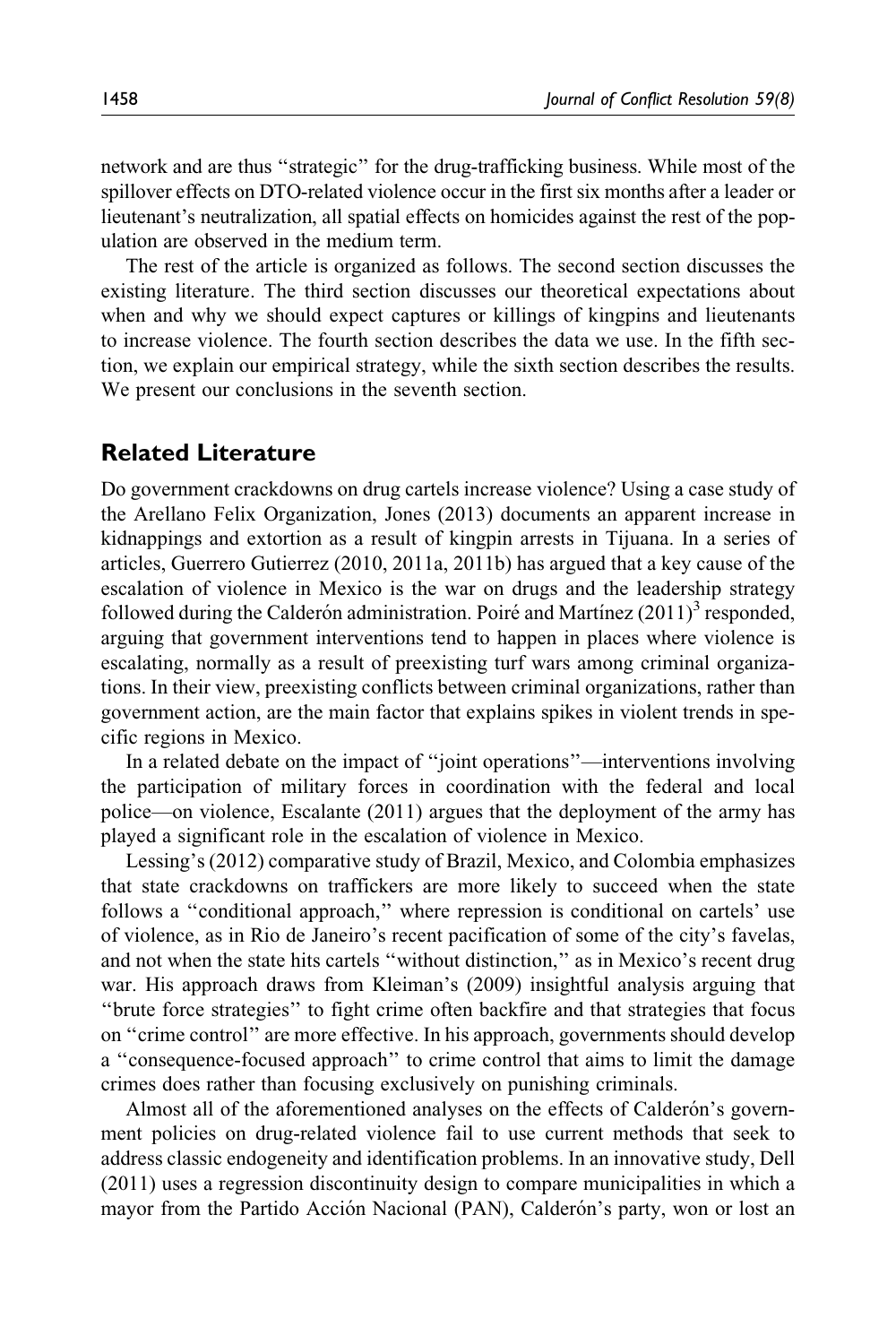election by a narrow margin, assuming that this is akin to a random assignment. The intuition behind this identification strategy is that the federal government is likely to intervene more effectively in municipalities that are controlled by the PAN. She provides evidence suggesting that postelection violence is higher for municipalities where the PAN wins by a small margin and argues that violence increases due to state crackdowns on drug cartels. Nevertheless, her analysis lacks a direct measure of government action.

Most of the scholarly literature has focused on the extent to which state polices against drug cartels impact the dynamics of drug-trafficking violence. Nevertheless, international factors have also played a role in Mexico's recent escalation of violence. Castillo, Mejı´a, and Restrepo (2013) argue that Colombia's successful interdiction policies implemented since 2006 should also be credited for Mexico's intensification of violence. The authors empirically demonstrate that drug seizures in Colombia translated into increases in cocaine prices, which in turn increased incentives for drug cartels in Mexico to expand their control over valuable drugtrafficking routes and to fight each other for control of such routes, predominantly located near the US–Mexico border.

Going beyond drug wars, comparative research has explored the effectiveness of leadership captures or killings in counterinsurgency strategies. Most scholarly work contends that leadership neutralizations are ineffective. In his study of suicide terrorism, Pape (2003) argues that leadership arrests have meager success. Jordan (2009) found that instead of causing organizational collapse, leadership removals often extend the survival of groups that would have otherwise dissolved. David (2002, 22) argues, for the case of Israel's targeted killing policy, that it has had a negative net effect, ''increasing the number of Israelis killed, by provoking retaliation.''

However, Johnston (2012) challenges these findings drawing on newly collected data on counterinsurgency campaigns. The author looks at cases when governments attempted, successfully or unsuccessfully, to remove top insurgent leaders. This variation is exploited to construct plausible counterfactual scenarios that enable him to study differences in political and military outcomes that follow successful and failed attempts. He shows that after a successful intervention, insurgencies are more likely to end and insurgent attacks to decrease.

Price (2012) argues that effective leadership arrests require that (i) leadership survival must be essential for the overall success of the organization and (ii) leadership should be hard to replace. Price claims that both of these conditions apply to terrorist groups. The empirical analysis focuses on the ''mortality rate'' (in a hazard model) of terrorist groups over a longer period of time. He finds that ''decapitated'' groups have a significantly higher mortality rate than non-decapitated ones.

# Theory: Linking Drug Kingpin Captures and Violence

We can identify four mechanisms through which captures or killings of DTO leaders might breed violence. Captures or killings of DTO leaders might cause violent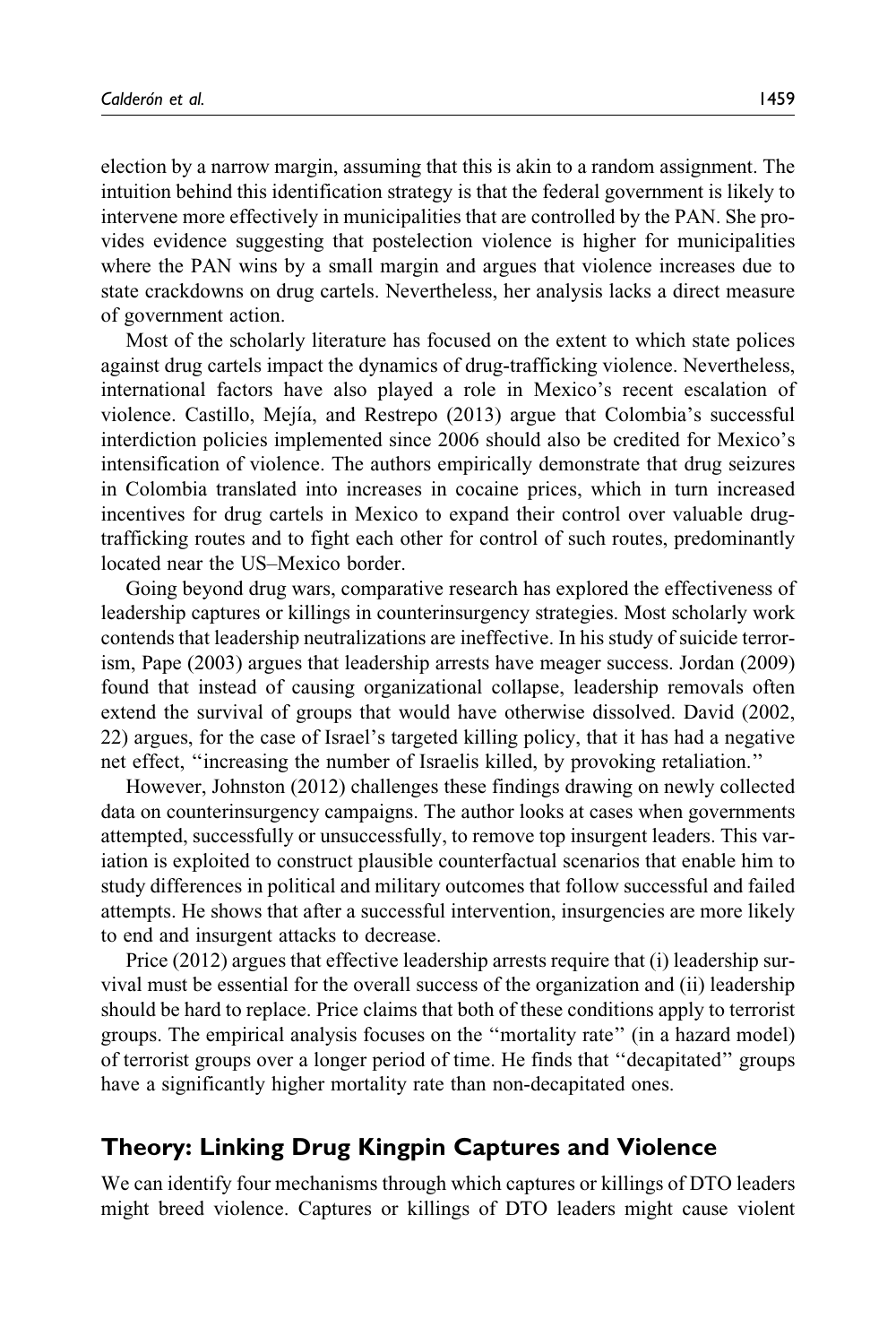succession struggles within cartels. Although DTO leaders are critical for coordinating the operations of the criminal organization, these leaders can be replaced. There are likely large numbers of potential leaders, given that cartels seem to predominantly attract members through the promise of profits—although there is evidence that some cartels in Mexico, such as La Familia Michoacana, have also relied on indoctrination.<sup>4</sup>

The internal organization of DTOs might further affect their vulnerability to leadership replacement. Hierarchical, coherent, and centralized organizations might be more vulnerable to leadership killings or captures than horizontal, amorphous, and decentralized groups. Although the word ''cartel'' is used colloquially, Mexican criminal organizations do not collude to set the price of drugs. Grillo (2011) describes them as highly decentralized organizations, in which *plaza* heads run cells that are semiautonomous.<sup>5</sup> Each cell makes money in its own territory and delivers it to lieutenants, who deal with the kingpins or capos. A cartel's kingpin typically has near absolute control over his lieutenant subordinates, who respond directly to him. Lieutenants are responsible of overseeing the operation of the various criminal cells in their area of influence. The lieutenants also oversee the selection of *plaza* heads, who appoint cartel sicarios, or killers, and halcones, or hawks, who are "the eyes and ears'' of DTOs in charge of identifying those who seek to traffic without permission.<sup>6</sup> These kinds of decentralized and amorphous criminal organization are likely to be less vulnerable to leadership captures.

A second reason why leadership captures or killings might breed violence is by creating inter-cartel fighting. Drawing on Fearon (1995) and Powell (2006), we can hypothesize that DTOs fight among themselves to control mutually prized territories when they can't reach stable bargained solutions due to commitment problems stemming from imperfect contracting in a black market, where institutional enforcement mechanisms are lacking, or to asymmetric or imperfect information about the value of the trafficking route that prevents them from reaching a mutually agreed price. Territorial control allows the armed group to operate a protection and taxation racket and to control the retail trade of drugs (or other illicit goods) by criminal organizations in towns and neighborhoods.

The nature of turf wars implies that state interventions versus DTOs often produce the paradoxical result of lowering the cost of fighting. When the government targets a DTO's leader, it weakens the leader's organization, creating incentives for other cartels to challenge its control over trafficking routes and territories and for lower-rank members to fight among themselves for the vacant leadership position.

Drug cartels are especially motivated to fight for what in this article we call ''strategic points,'' transportation hubs, and territories that are valuable for the trafficking of drugs: logistics points that are well connected to the flows of international trade because they have a port, an airstrip, an airport, freight hubs, or high-speed highways to the US border and major cities in Mexico. The control of a strategic point gives a cartel not only capacity to smuggle drugs into the United States, but—perhaps of equal importance—the power to tax the long-distance drug trade of other criminal organizations.<sup>7</sup>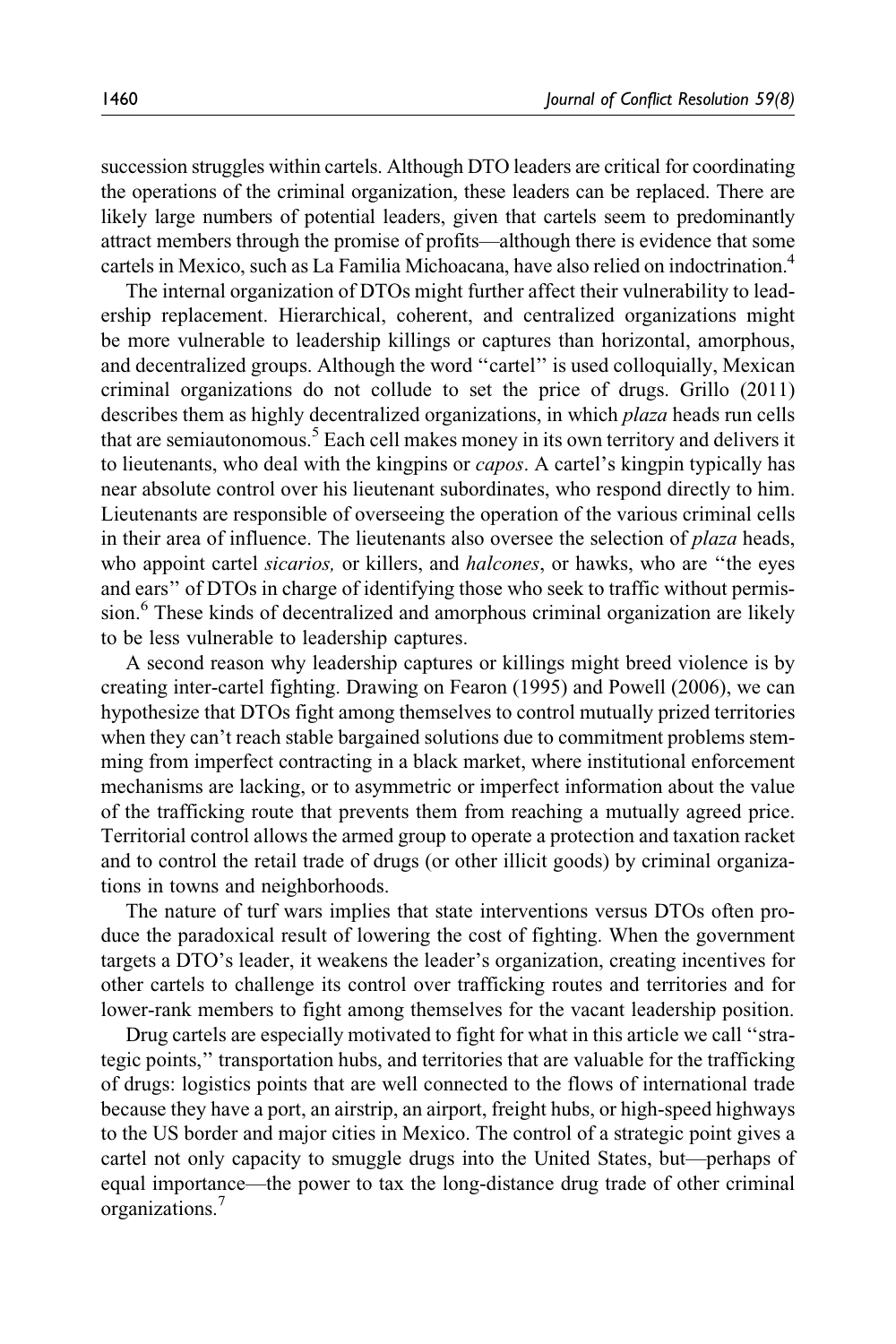A third way in which leadership captures or killings might breed violence is by breaking chains of command within cartels that seem to play a role in disciplining local criminal cells. Local criminal cells work for the drug-trafficking network by providing a variety of services, including moving drugs across their territory, negotiating with the local police, enforcing deals, and silencing and deterring rivals. When a DTO leader or lieutenant is neutralized, this chain of command is broken. Local criminal cells might find it too costly to continue to engage in long-distance drug trade which requires coordinating a large criminal network—and might switch to other delinquent behaviors to extract resources, including extortion and kidnappings. Hence, an additional unintended consequence of kingpin and lieutenant captures might be to increase crime and violence against the general population. This last mechanism presupposes that senior cartel members possess an interest in limiting criminal predation by their cells against civilians.<sup>8</sup>

A final way through which leadership captures might translate into more violence is when DTOs decide to attack the state, perhaps as a warning signal to the government about their capacity for resistance or in the hope that their attacks will be attributed to a rival organization, thereby increasing the likelihood that the government will target the latter. Nevertheless, our data on DTO–state violence are scarce and do not allow us to estimate how much captures increase this type of violence.

Our analysis will seek to uncover differential impacts for captures of kingpins and lieutenants. Lieutenants are DTOs' territorial agents who have the knowledge and connections to run the illegal business in a particular territory. Capos are not in charge of the DTO operations for a specific municipality or territory. Rather, they manage the larger organization and coordinate DTO activities across territories and municipalities.

The empirical section of our article leverages the timing and location of a killing or capture to estimate how they affect violence in the region where they take place. Because lieutenants are DTOs' territorial agents who run the illegal business and command the local criminal cells in a particular territory, the effects of these captures should be more localized than leaders' captures. Kingpin captures presumably impact the structure of the illegal market in all of the territories where the cartel operates.

#### Data and Variables of Interest

In the next sections, we estimate the temporal and spatial effects of capturing DTOs leaders and lieutenants on violence, measured by the number of homicides in a given municipality. Two sources of information are available to measure our dependent variable: the number of homicides related to DTOs as reported by the federal government (herein government data) and the information from death certificates collected by the Mexican National Institute of Statistics and published by the SINAIS data.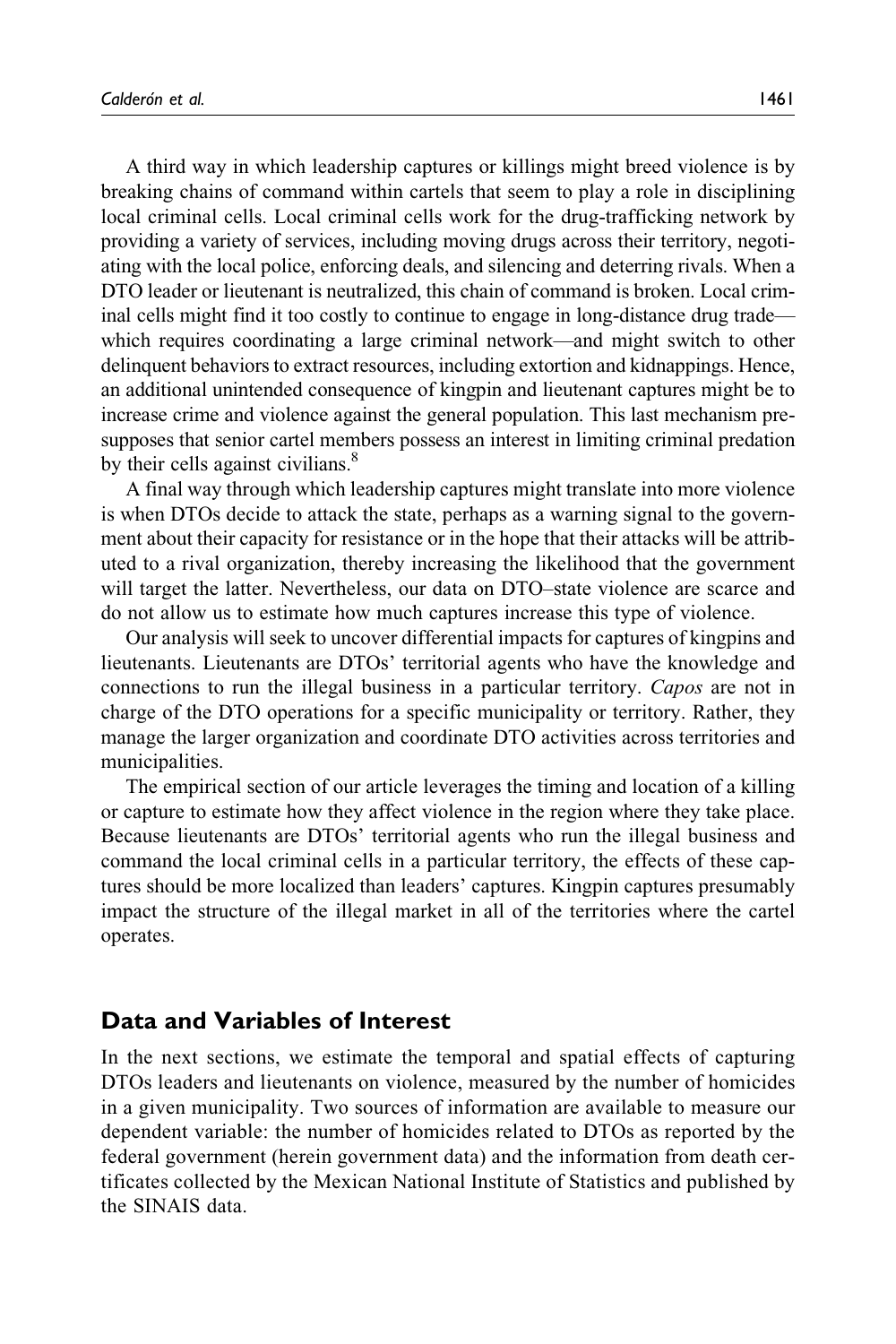The government data were built in a coordinated effort by the federal security agencies such as Ministry of National Defense, Ministry of the Interior, Attorney General's Office, Federal Police, and Mexican army. The database reports the number of homicides presumed to be related to drug trafficking per municipality from December 2006 to September 2011. Deaths are classified in three groups: (i) deaths observed during a government intervention (confrontations), (ii) deaths related to DTO attacks against military and police forces (aggressions), and (iii) homicides related to DTO rivalry (executions).

According to government data, most of the sharp increase in homicides is accounted by ''executions'' or DTO-DTO violence escalating after 2007. DTOstate violence accounts for less that 10 percent of the deaths reported in the database.

A main disadvantage of the government data set is that information on homicides before December 2006 is not available, making comparisons to violence trends before Calderón's administration difficult. In addition, there might be biases due to government under- or overclassification of ''drug-related'' homicides and the incentives of local police and prosecutors to misreport, making necessary the use of additional sources of information.

In our analysis, we use both the government data and the SINAIS data. The latter has the advantage of having information on the trends of violence before 2007; death certificates are coded by doctors and issued by local offices of the Attorney General's Office and contain information on the age and gender of the deceased.

The SINAIS data are available for a longer period of time, but it does not separate those homicides related to DTO-DTO confrontations from homicides within the general population. In order to estimate the historic trends of drug-related violence in each municipality, we analyzed the variation of homicides across different groups of age and gender in SINAIS data and chose the group that best resembled the variation of drug-related deaths (executions) reported by the government.

In particular, we estimated the number of homicides for each gender in five-year age cohorts between fifteen and sixty-four years old—from fifteen to nineteen years old, from twenty- to twenty-four years old, and so on, up to sixty to sixty-four years old. Then we constructed all possible combinations of any size from 1 to 20 of the twenty groups  $({}_{20}C_1 + {}_{20}C_2 + \ldots + {}_{20}C_{20})$ —ten for each gender—and used each combination to predict (the government data set) of drug-related murders from December 2006 to December 2010 on a quarterly basis.

After comparing the minimum mean squared error over more than one million regressions, the homicides of males between fifteen and thirty-nine years old in the SINAIS data set best resembled the variation across time and space of drug-related homicides reported by the government (see Figure 1). In the sections to follow, we use this group of homicides as a proxy of homicides related to DTO-DTO confrontations.

According to the government data, between December 2006 and 2010, drugrelated homicides were observed in 1,132 municipalities. The twenty most violent municipalities account for 50 percent of total deaths during this period. The most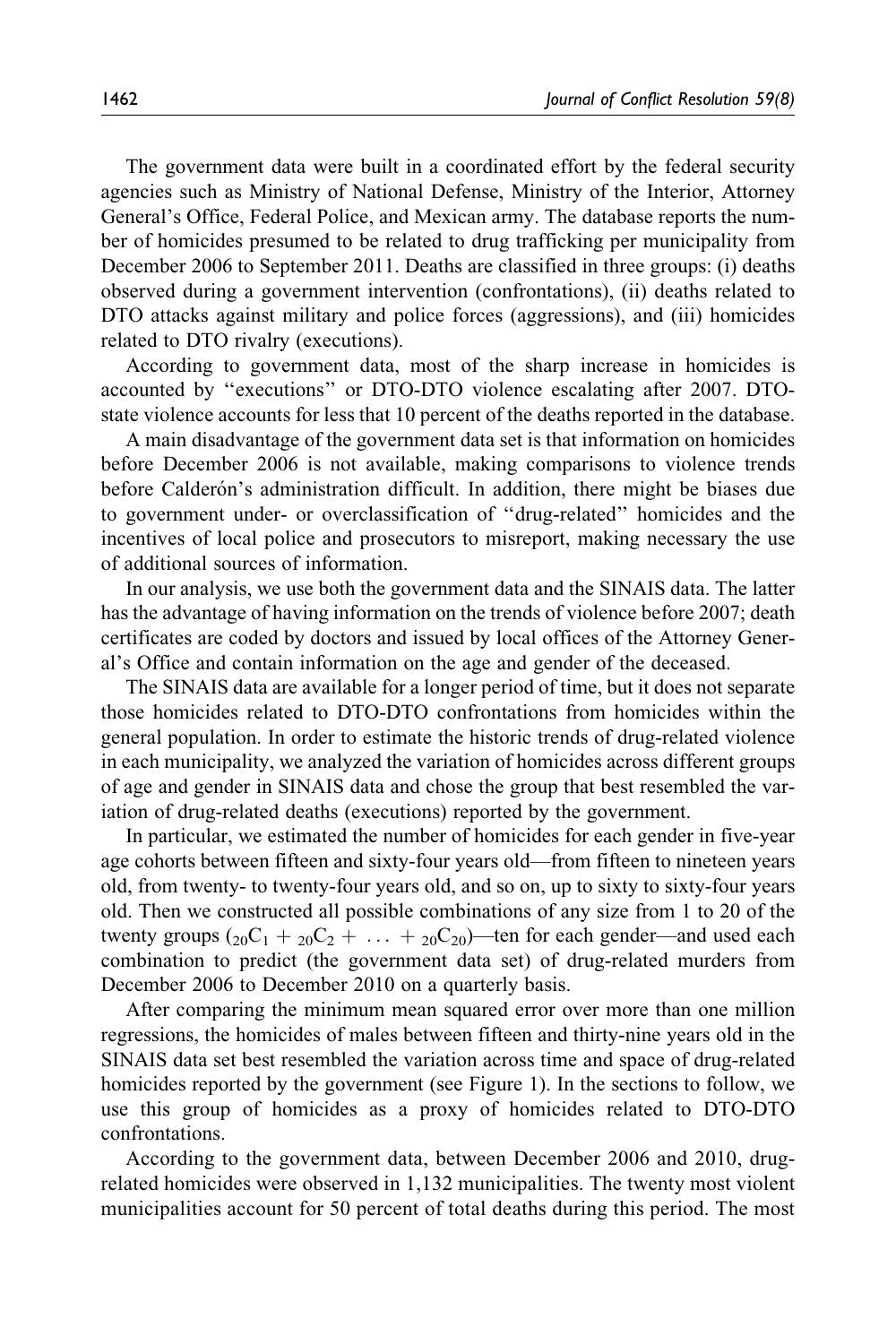

Figure 1. Trends of homicides using National System of Health Information (SINAIS) and government data. SINAIS data are quarterly homicides of males between fifteen and thirtynine years old and homicides for the rest of the population. Government data are all homicides presumably related to rivalry between drug-trafficking organizations (DTOs).

violent municipality was Ciudad Juárez, Chihuahua, where 6,437 drug-related homicides—20 percent of the observations—occurred during the period of study. In order to estimate more accurately the average effect of capturing or killing a lieutenant on violence, we excluded Ciudad Jua´rez from the analysis since it is an outlier with considerably higher variance than the rest of the sample. Including it in the analysis does not alter the direction of our results.<sup>9</sup>

In 2007, violence was initially concentrated in a few municipalities, mainly on the border with the United States and in drug-producing states such as Sinaloa and Michoacán. By 2010, violence was widely spread in the north of the country but also in major cities like Guadalajara and Monterrey. The most violent states were Chihuahua, Sinaloa, Tamaulipas, and Guerrero, all of them in the main routes of drug trafficking.

Closer inspection of the data suggests that turf wars among DTOs are predominantly fought in prized municipalities connected to the transportation network. Figure 2 maps DTO-related homicides using the government data, zooming in on the northwest of the country, which is the most violent region. The map displays the location of strategic points—ports, border crossings, freight train hubs, airports, landing sites, railroads, and highways. Municipalities at or along these points are particularly valuable for the trafficking of drugs because they are connected to the flows of commerce and international trade. For the same reason, they are also more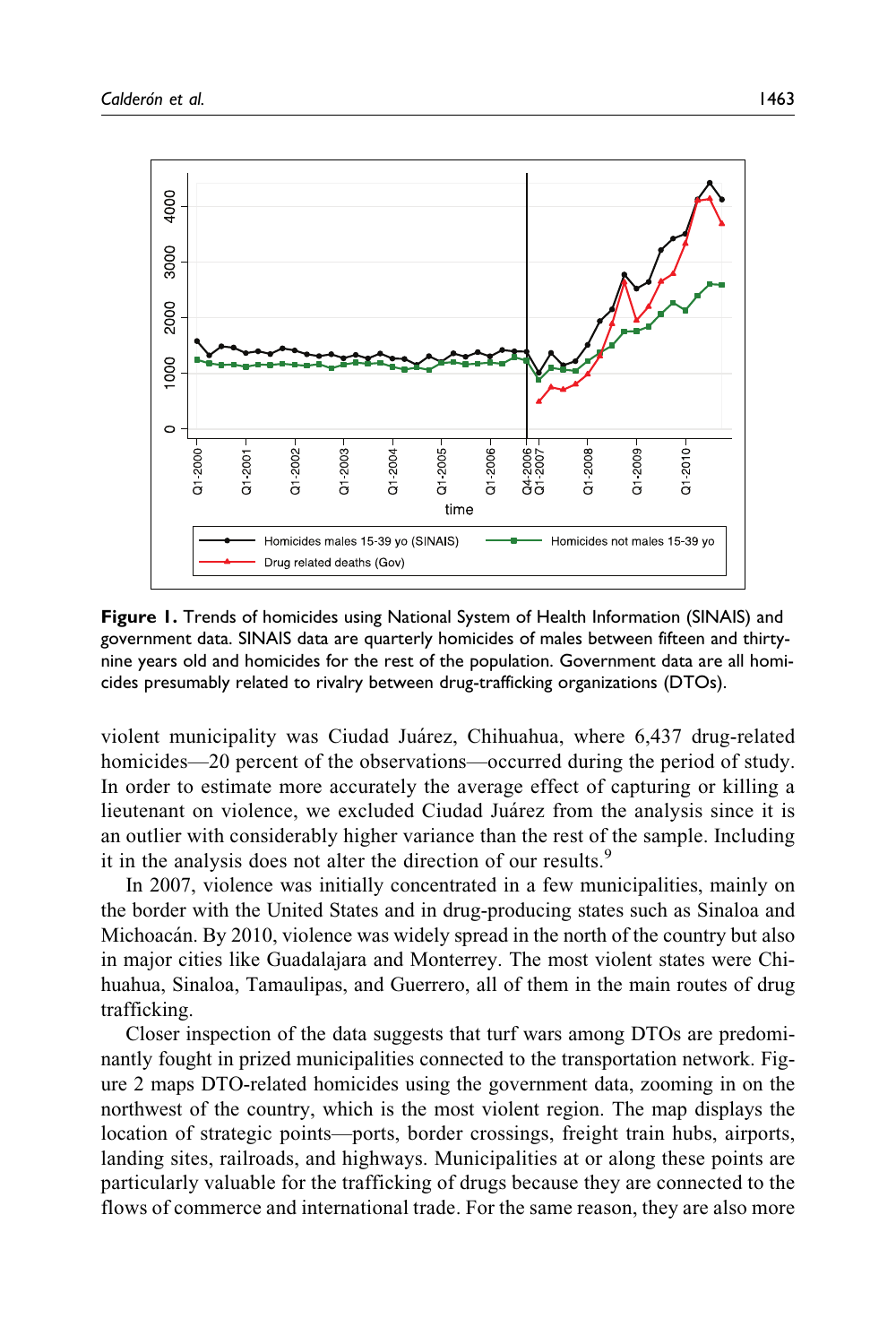

Figure 2. Transportation network and drug-related violence. The transportation network in Mexico and the accumulated number of deaths presumably related to drug-trafficking organization (DTO) rivalry from December 2006 to December 2010.

likely to witness drug-related violence. There is also a spatial correlation in the levels of violence. Municipalities closer to more violent municipalities seem to also experience higher levels of violence.

In order to estimate the effects of capturing or killing a leader or a lieutenant, we analyzed the trends of violence across three different groups of municipalities: Treated municipalities are defined as those municipalities where a leader or a lieutenant was captured between December 2006 and December 2010. Neighboring municipalities are defined as those municipalities with a geographic border with a treated municipality. Finally, strategic neighboring municipalities are those municipalities with a geographic border with a treated municipality that are also strategic points in the transportation network, as will be described in the Spillover Effects in Neighboring Municipalities subsection.<sup>10</sup>

Table 1 shows summary statistics of drug-related deaths and homicides during the period of study. The average monthly number of homicides for males between fifteen and thirty-nine years old for treated municipalities is 4.48 while the monthly mean of drug-related murders in the government data for the same municipalities is 2.74. The difference in the data sets suggests two possible overlapping scenarios: (i) treated municipalities experienced a high number of homicides for this group of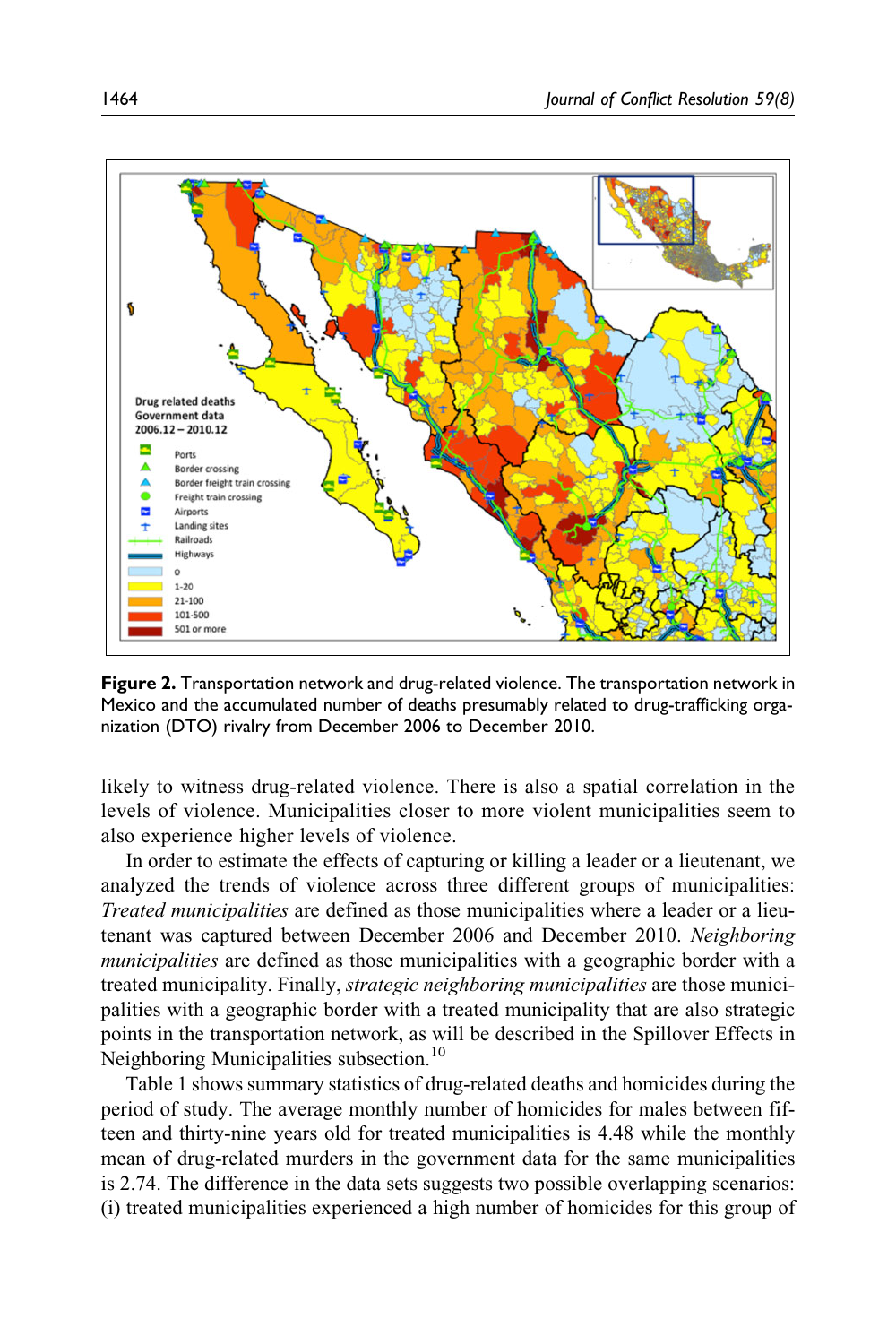|                                  | Number of      | Homicides of males<br>fifteen to thirty-nine<br>years old<br>(SINAIS data) |        | thirty-nine years | Homicides without<br>males fifteen to<br>old (SINAIS data) | to DTOs<br>data) | Deaths related<br>(Government |
|----------------------------------|----------------|----------------------------------------------------------------------------|--------|-------------------|------------------------------------------------------------|------------------|-------------------------------|
|                                  | municipalities | Mean                                                                       | Total  | Mean              | Total                                                      | Mean             | Total                         |
| Control<br>municipalities        | 2.049          | 0.133<br>(0.825)                                                           | 13.393 | 0.109<br>(0.499)  | 10.909                                                     | 0.103<br>(0.948) | 10,382                        |
| <b>Treated</b><br>municipalities | 73             | 4.475<br>(11.06)                                                           | 16.007 | 2.743<br>(6.166)  | 9.810                                                      | 3.347<br>(9.635) | 11.971                        |
| Neighboring<br>municipalities    | 358            | 0.949<br>(4.486)                                                           | 16.639 | 0.66<br>(2.793)   | 11,575                                                     | 0.683<br>(3.432) | 11.988                        |
| Total                            | 2.440          | 0.3<br>(2.227)                                                             | 35,918 | 0.215<br>(1.284)  | 25,730                                                     | 0.235<br>(2.025) | 28,060                        |

Table 1. Summary Statistics of Monthly Homicides (December 2006 to December 2010).

Source: Government and SINAIS data. Ciudad Juárez is excluded from the sample.

Note: Homicides without males fifteen to thirty-nine years old is the number of homicides for the population outside this range of age and gender. Standard deviations in parentheses.  $DTO = drug-trafficking$ organization;  $SINAIS = National System of Health Information.$ 

age and gender that were not related to DTOs and (ii) there were homicides related to DTOs that were not classified as such by the government authorities. If the second scenario is more prevalent, then estimates based on the SINAIS data should provide more accurate estimates of violence than those based on the government data.

Municipalities where government interventions occurred were far more violent than other municipalities during the period of study. Neighboring municipalities were also more violent on average than municipalities where the government did not intervene. Finally, it can be observed in Table 1 that homicides of males aged fifteen to thirty-nine years are more prevalent than homicides in the rest of the population, especially in treated municipalities and neighboring municipalities.

The information on neutralization of leaders comes from President Calderon's last annual government report (Sexto Informe de Gobierno 2012). The report contains an extensive list of government interventions between 2007 and 2012 including drug and gun seizures, eradications of marijuana and poppy seed plots, and captures of DTO's main leaders and lieutenants.

While the list on leadership captures is exhaustive, the report underlines the neutralization of more than 150 lieutenants but fails to describe them. Our data on lieutenants come from an extensive online search on the main national and local newspapers in Mexico. For each capture, we looked for two different sources of information to confirm the identity, date, place, rank, and criminal organization of the regional leader. $11$ 

According to our sample, between December 2006 and 2010, the government captured or killed eighteen leaders and 119 lieutenants of seven main cartels in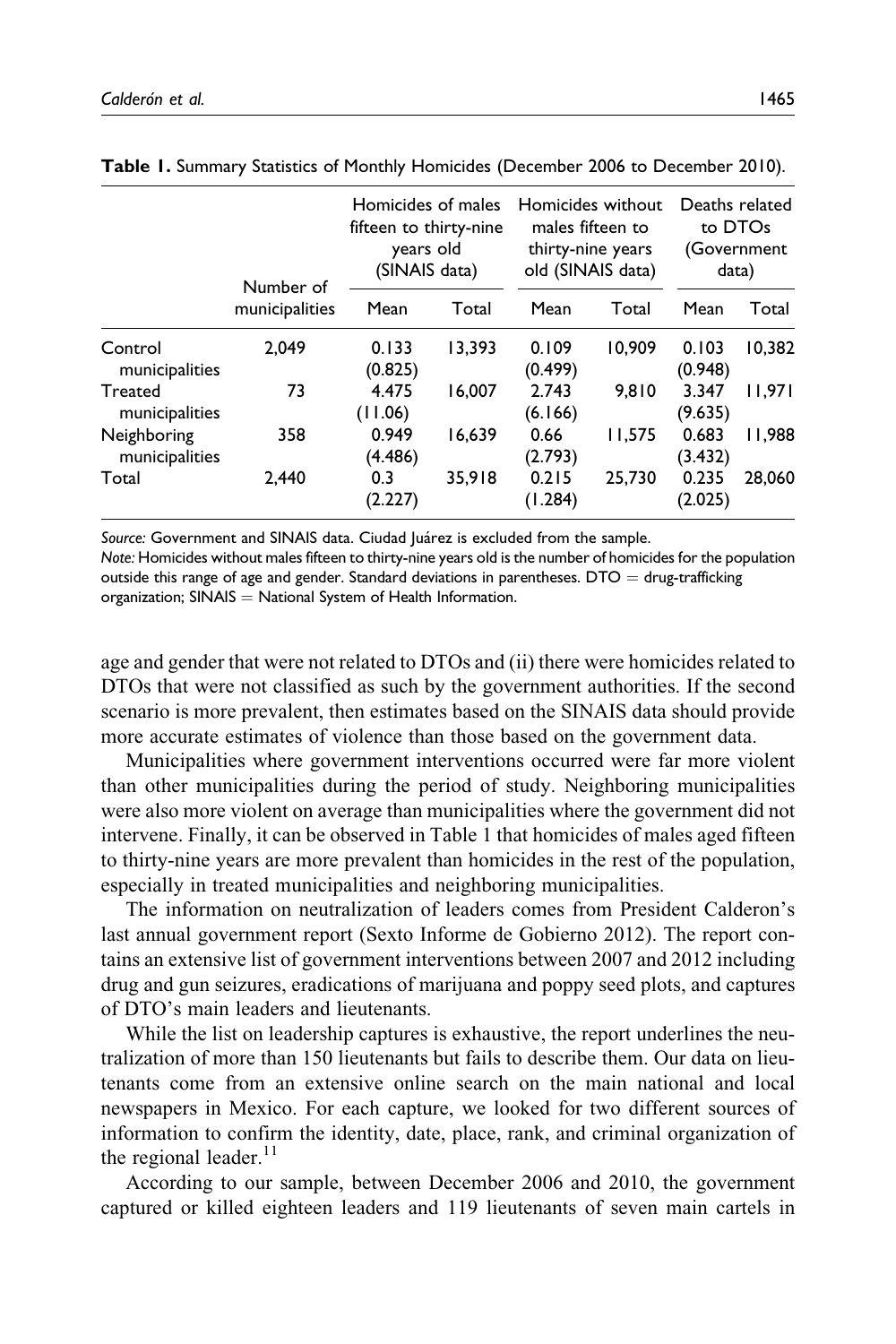seventy-three municipalities. About one-third of the lieutenants and leaders who were captured or killed were related to the Gulf Cartel or the Zetas. The rest of the neutralized leaders came mostly from the Beltrán Leyva and Sinaloa cartels.

# Empirical Strategy

#### Captures and Killings of Leaders and Lieutenants

In assessing the possible effects of the leadership neutralizations, comparisons should be made across time and space. First, within each municipality, we must compare violence before and after an intervention. Second, we must compare municipalities where the government captured a leader or a lieutenant to other municipalities.

Locations where leadership eliminations occur are not random. As discussed earlier, the government might intervene when rival criminal gangs are fighting turf wars and a municipality is observing increasing violence. These municipalities might have unobservable characteristics that make them different than the rest of the municipalities. For these reasons, not all untreated municipalities are good counterfactuals.

On the other hand, leadership neutralizations do not occur at the same time. When planning an intervention, the government not only considers a municipality's levels of violence but also logistics (coordination of federal police, army, and navy) and whether it has the criminal intelligence to locate a leader. We exploit the variation in the timing of captures by restricting the sample to only those municipalities where a leadership removal occurred. The identifying assumption in our strategy is that there is no omitted variable that changes at the same time and space as captures or killings and that directly affects the occurrence of homicides.

More specifically, by using time-fixed effects and municipality-fixed effects this strategy will control for (i) observed and unobserved characteristics common to all treated municipalities in a specific period of time and (ii) observed and unobserved characteristics for every treated municipality that are constant over time.

However, the empirical strategy will not control for unobservable characteristics that are changing over time and affect the trends of homicides. We refer in particular to interventions by the military or federal police or fights between competing DTOs that take place before a leader is captured or killed and that might also affect violence. A way to control for the nonrandom assignment of leadership captures or killings is to use as a comparison group places that have experienced similar circumstances. By exploiting the different timing of the captures, and restricting the sample to the treatment group, we will make sure that those places have been, on average, under similar circumstances before a leader or lieutenant was caught. In addition, credible counterfactuals for the treated municipalities are built through the use of the synthetic control method explained subsequently.

It is reasonable to argue that places where leaders were captured are intrinsically different from those where lieutenants were caught. Therefore, in the first part of the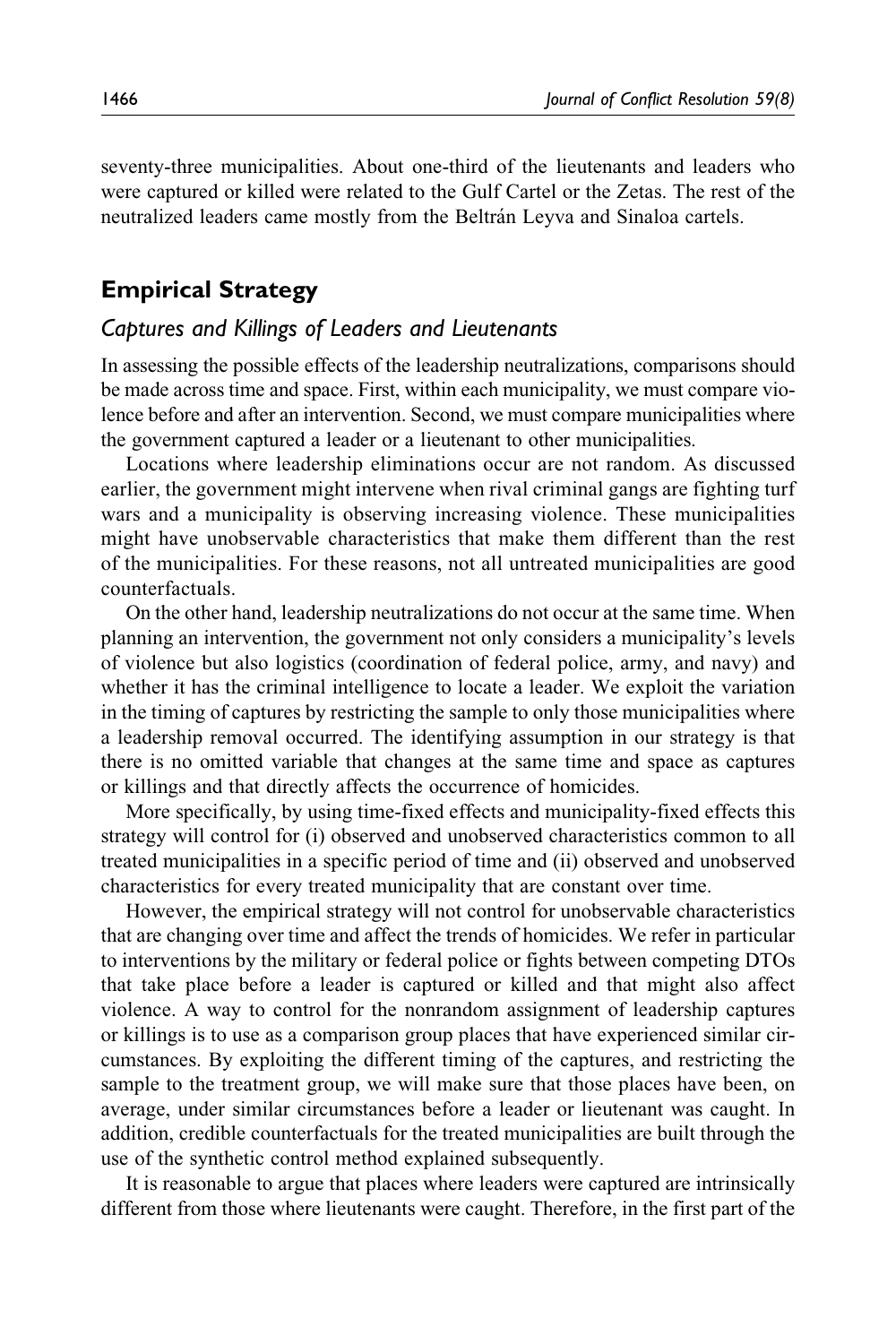analysis, we estimate different regressions restricting the sample to either municipalities where leaders were captured or those where lieutenants were captured.

Nonetheless, there are not many municipalities where the government captured either leaders or lieutenants, which causes a reduction of statistical power to estimate the effects of captures or killings of DTO leaders. But there are likely to be multiple municipalities with similar characteristics to the treated municipalities that remain untreated. For instance, when the government plans to capture a leader or a lieutenant, it is likely to perform various failed attempts in different locations across municipalities until it is finally able to apprehend or eliminate him. Ideally, we should look at cases of successful and unsuccessful attempts to remove top leaders, as in Johnston (2012), to construct plausible counterfactual scenarios. Although we do not have such data, we can still find some untreated municipalities that serve as accurate counterfactuals, increasing the statistical power of our analysis.

Using the synthetic control method developed by Abadie and Gardeazabal (2003) and Abadie, Diamond, and Hainmueller (2010), we construct counterfactuals that will allow us to estimate what would have happened in a given treated municipality had government captures or killings not taken place. This method constructs a ''synthetic'' control municipality for each treated unit by assigning greater weight to control (untreated) municipalities that experienced similar pretreatment homicide trends to those of the treated municipality, and smaller weights (or no weight) to control units that observed different trends. The pretreatment period is defined as the time span before a leader or lieutenant was captured. The optimal weighting ensures then that the synthetic control municipality has pretreatment trends that are maximally similar to that of the treated municipality.

The synthetic control method follows the same principle as the traditional matching methods. However, by constructing each match as a weighted average of the full set of control units, the synthetic control method is able to reproduce the pretreatment trends of the outcome variable of interest better than other methods of matching. Let  $X_1$  be a ( $K \times 1$ ) vector of pretreatment values of K homicide predictors for a treated municipality. Let  $X_0$  be a  $(K \times J)$  matrix of the same predictor variables for *J* potential control units. Let *V* be a  $(K \times K)$  diagonal matrix of nonnegative weights for the predictor variables. The vector of synthetic weights  $W^*$  minimizes the function  $(X_1 - X_0 W)'V(X_1 - X_0 W)$  subject to  $w_j \ge 0$   $(j = 1, 2, \ldots, J)$ , with the sum of these weights equal to one. The vector  $W^*$  depends on the matrix V, and as Abadie and Gardeazabal (2003) mention,  $V$  is chosen such that the convex combination produced by the synthetic control group best reproduces the pretreatment trends of the treated municipality.

# Construction of Synthetic Weights

For each treated municipality, we estimated a vector of synthetic control weights by assigning optimal nonnegative weights to the more than 2,000 untreated municipalities. Untreated units are defined as those municipalities where neither a leader nor a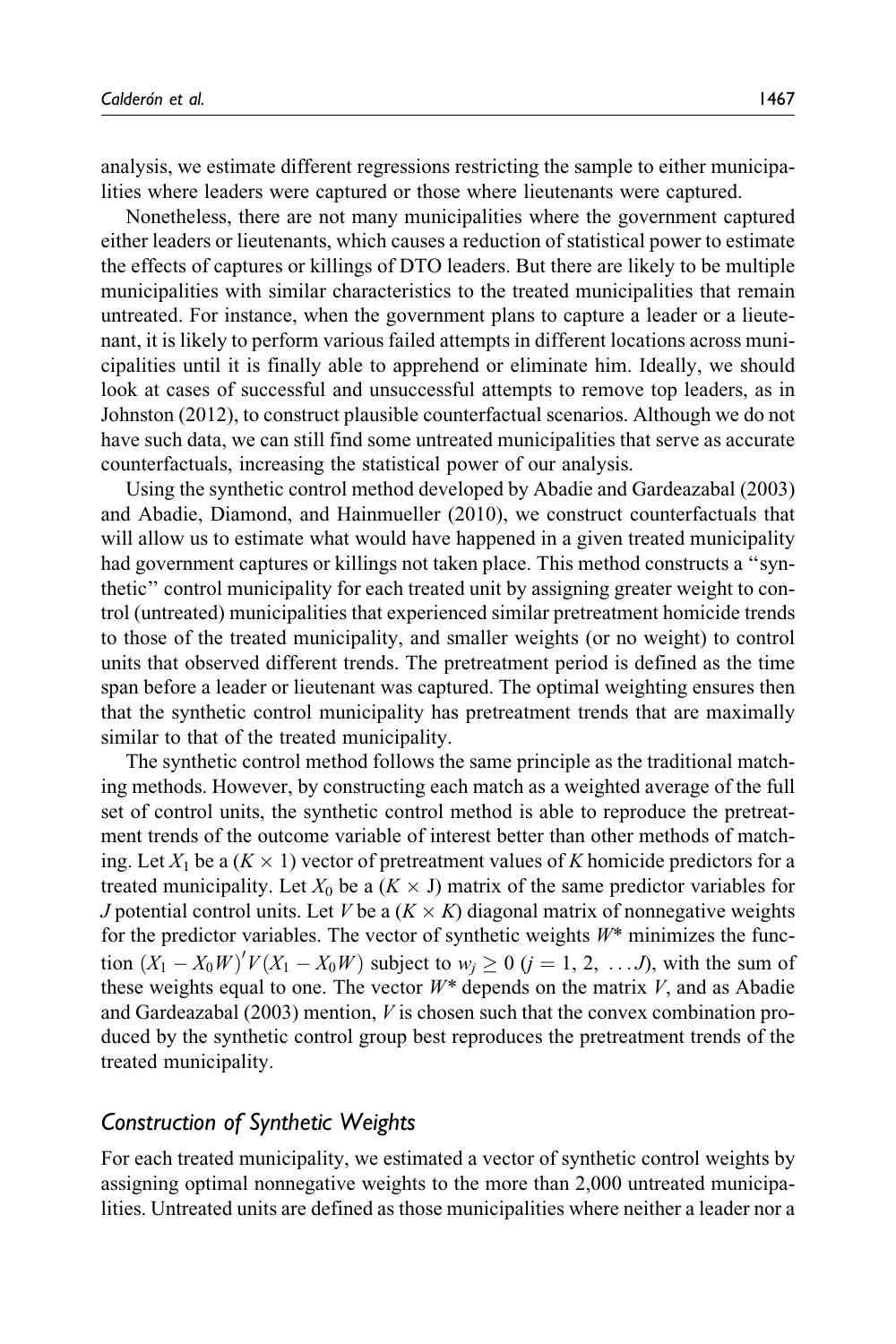lieutenant was captured during the period of study, and that were not geographic neighbors to treated municipalities.

Eleven predictors were chosen to reflect the short- and long-term trends in violence in each treated municipality before a capture. The predictors were the monthly number of homicides in the six previous months before the intervention and the total number of homicides in each of the five years before this six-month period.

Given computational constraints, for each of the eleven pretreatment periods we identified the thirty municipalities in the set of potential control municipalities with the closest levels of violence in absolute value to the ones of the treated municipality. The control group for each treated municipality was then formed by the union of the eleven sets with thirty municipalities each. A single synthetic control unit for each treated municipality was estimated as an optimal weighted average of the corresponding control group.12 Finally, after estimating a vector of optimal weights for each treated municipality, we added the weights for each control municipality across vectors and conducted our analysis using the resulting vector of sums.

We estimated a vector of optimal weights for each treatment (capture of a leader vs. capture of lieutenant) for each outcome variable (drug-related homicides vs. homicides in the general population), for both treated and neighboring municipalities, giving a total of eight different sets of weights.

As mentioned earlier, because the synthetic control municipality is meant to reproduce the trends of homicides that would have been observed in the absence of the treatment, we excluded from the potential control group those municipalities that could have been affected by regional spillover effects, such as municipalities that share a geographic boundary with the treated ones.

We can now compare the estimates from the synthetic control method to those obtained through our first strategy with a restricted sample. Similar estimates using the two methods will suggest that treated municipalities are a good comparison group among themselves. The second strategy will provide additional information in case we do not observe a significant effect using the first method because of the lack of statistical power.

Figure 3 shows the weighted residuals of homicide trends for the synthetic controls and the residuals for treated municipalities (separating those where a leader was captured from those where a lieutenant was caught). We use as outcome variable the monthly number of homicides of males between fifteen and thirty-nine years old from December 2006 to December 2010 as reported by SINAIS.<sup>13</sup> The residuals are constructed after running a regression with municipality and time-fixed effects and a linear time trend for each municipality. The linear time trend is the prediction of the linear representation of homicides using the pretreatment period, which is from January 2001 to one month before a leader or a lieutenant is captured or killed. Time is normalized such that zero represents the month when the intervention occurs. For the control municipalities, zero represents December 2006.

The variation of the residuals must be accounted for by the treatment—the capture or the killing of a senior cartel member. Municipality-specific characteristics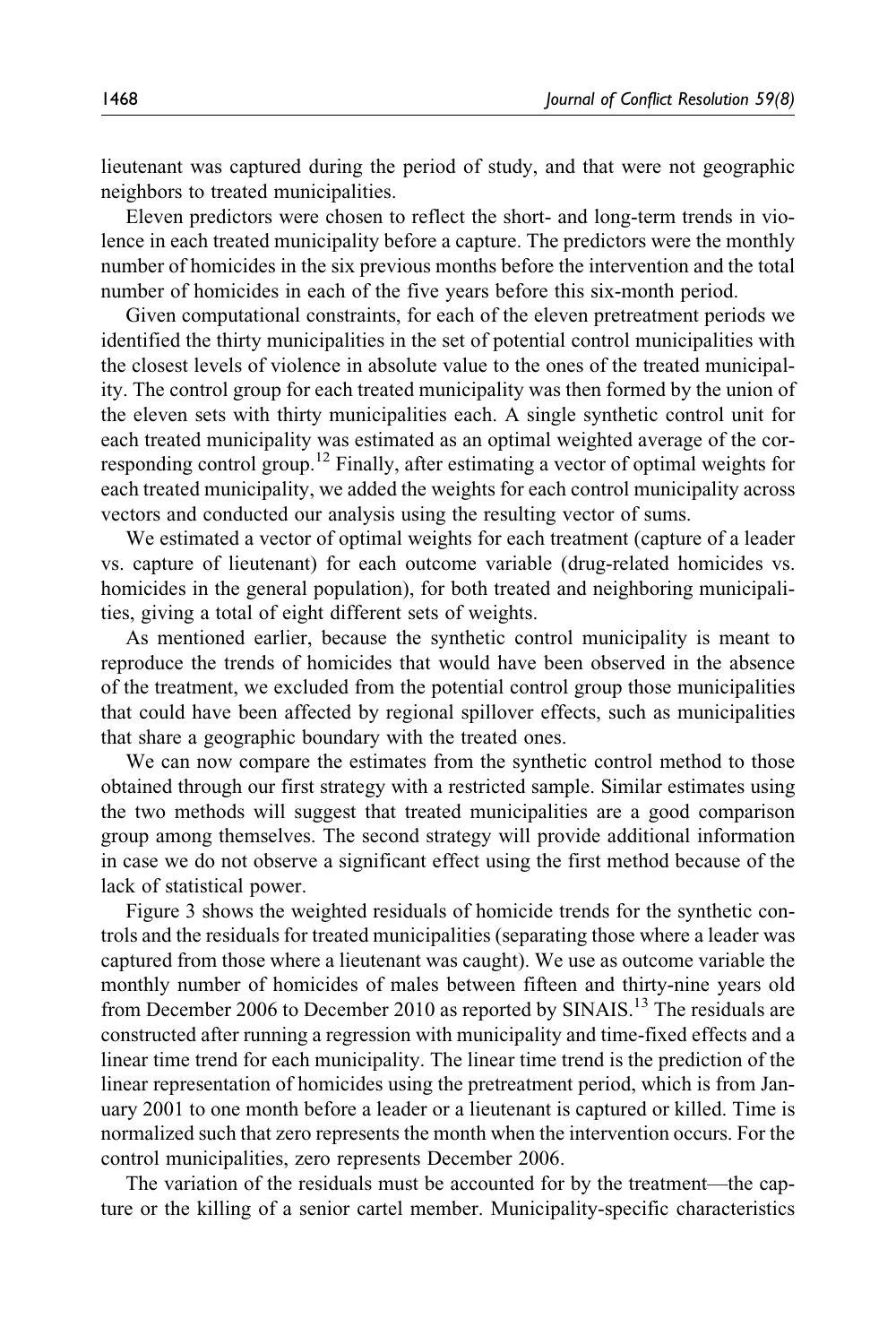

Figure 3. Weighted residuals of homicides of males between fifteen and thirty-nine years old. Source: National System of Health Information (SINAIS). The figure shows the weighted residuals of control and treated municipalities using synthetic weights. The residuals are constructed after running a regression with municipality- and time-fixed effects and a linear time trend for each municipality. The linear time trend is the prediction of a linear model of homicides during the pretreatment period, which is from January 2001 to one month before a leader or a lieutenant is captured or killed. Time is normalized such that zero represents the month when the intervention occurs. For control municipalities, zero is equal to December 2006. Ciudad Juárez was excluded from the sample.

that are likely to affect violence (geographic location, poverty, urban or rural status, etc.) or municipality pretreatment trends of violence do not shape the residuals. The exercise presented here is then a useful way to evaluate the validity of our synthetic control group.

It can be seen that the pre-capture homicide trends for municipalities where a leadership capture occurred closely match the homicide trends of the synthetic control groups. The results of the exercise give us confidence that there is no observed upward trend before a leader is captured, which would render our control group problematic. We conclude that the optimal weighting of untreated municipalities using the synthetic weights estimated previously provides good counterfactuals to municipalities where government interventions occurred.

Figure 3 shows an increase in violence during the first six months after the capture of a leader. The increase persists for another six months. Our analysis does not uncover longer-term effects since the number of municipalities that we can observe one year after the treatment is small.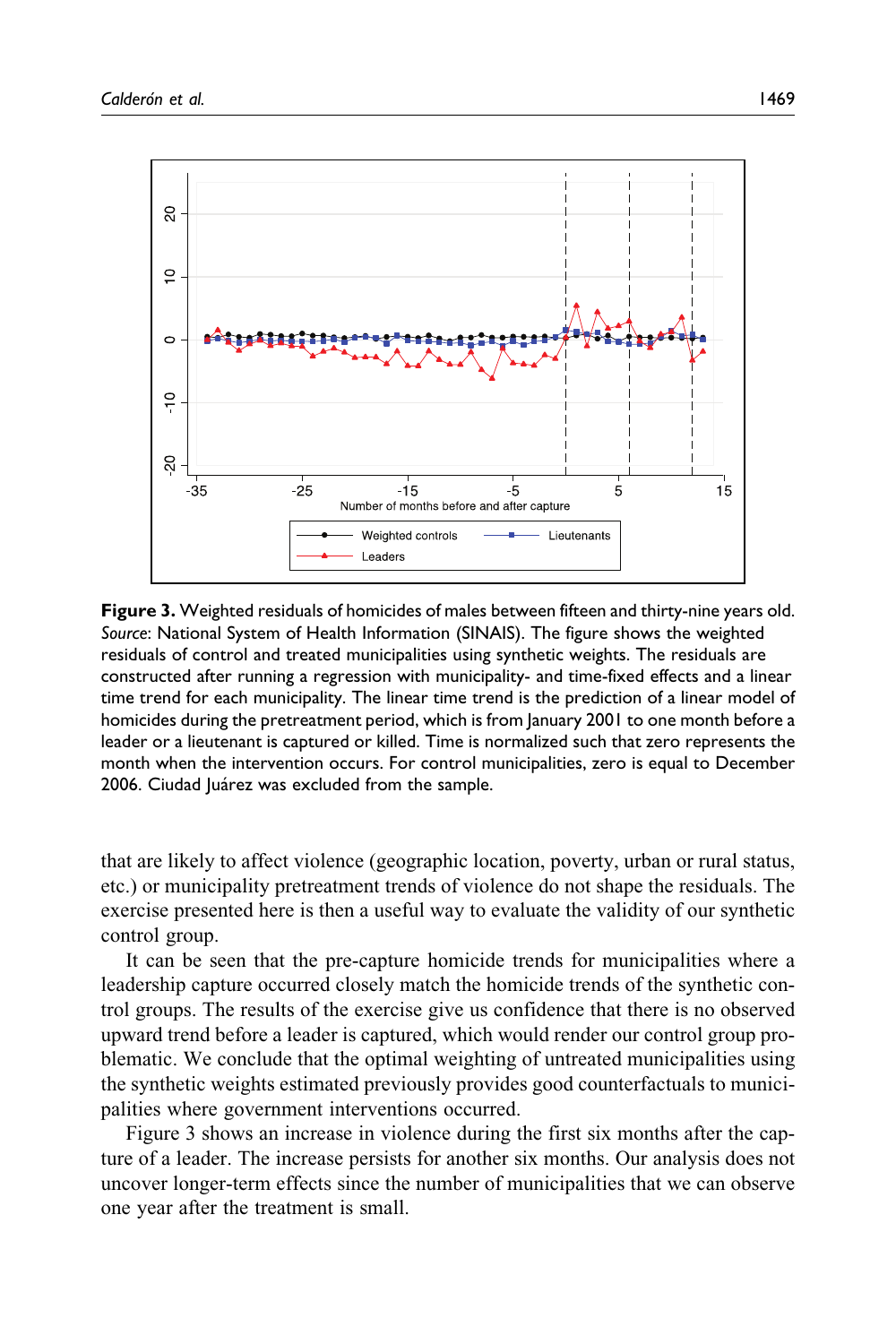# Econometric Specification

Table 1 provides summary statistics on the monthly number of homicides for different series of data from December 2006 to December 2010. Given that the variance of homicides is greater than the mean for any group and period, a negative binomial distribution is preferred to a Poisson distribution in the econometric specification. In order to identify the effects of capturing a leader or a lieutenant, we define the following equation:

$$
E[y_{mt} | x] = \exp(\alpha + \gamma PopSize_{mt} + \delta_t + c_m
$$
  
+  $\beta_1 after (1 - 6 months) * leader_{mt}$   
+  $\beta_2 after (7 - 12 months) * leader_{mt}$   
+  $\beta_3 after (remaining months) * leader_{mt}$   
+  $\beta_4 after (1 - 6 months) * lieu_{mt}$   
+  $\beta_5 after (7 - 12 months) * lieu_{mt}$   
+  $\beta_6 after (remaining months) * lieu_{mt}$ 

where y is the monthly number of homicides in municipality m in time t,  $\delta_t$  represents time-fixed effects, and  $c_m$  are the municipality-fixed effects. The variable  $PopSize<sub>mt</sub>$ represents the population size of interest. The variables  $after(1–6 months) * leader$  and  $after(7–12 months) * leader are indicator variables that take the value of 1 during the$ first six months and between the seventh and twelfth months, respectively, after a leader's capture. The same logic is followed for the case of a lieutenant. Finally, the variable *after(remaining months)* takes the value of 1 for all remaining periods in the data set after one year beyond the government intervention. Because of the timing of the captures and the length of our time series, we only have information beyond a year from the treatment for 8 of the 18 captures of leaders, and for 53 of the 119 captures of lieutenants. Given the insufficiency of data for longer posttreatment periods, the analyses in the following sections will focus on the effects of government interventions on violence during the first two six-month periods after the treatment.<sup>14</sup>

Neighboring municipalities are analyzed as well. In this case, treated units are defined as neighboring municipalities to the ones where government interventions occurred. To estimate the effects of leadership captures or killings on violence for this set of ''indirectly'' treated municipalities, we will use the following econometric specification:

$$
E[y_{mt} | x] = \exp(\alpha + PopSize_{mt} + \delta_t + c_m
$$
  
+  $\beta_1 after(1 - 6 m) * (leader neigh)_{mt}$   
+  $\beta_2 after(7 - 12 m) * (leader neigh)_{mt}$   
+  $\beta_3 after(remaining m) * (leader neigh)_{mt}$   
+  $\beta_4 after(1 - 6 m) * (lieut neigh)_{mt}$   
+  $\beta_5 after(7 - 12 m) * (lieut neigh)_{mt}$   
+  $\beta_6 after(remaining m) * (lieut neigh)_{mt}$ ).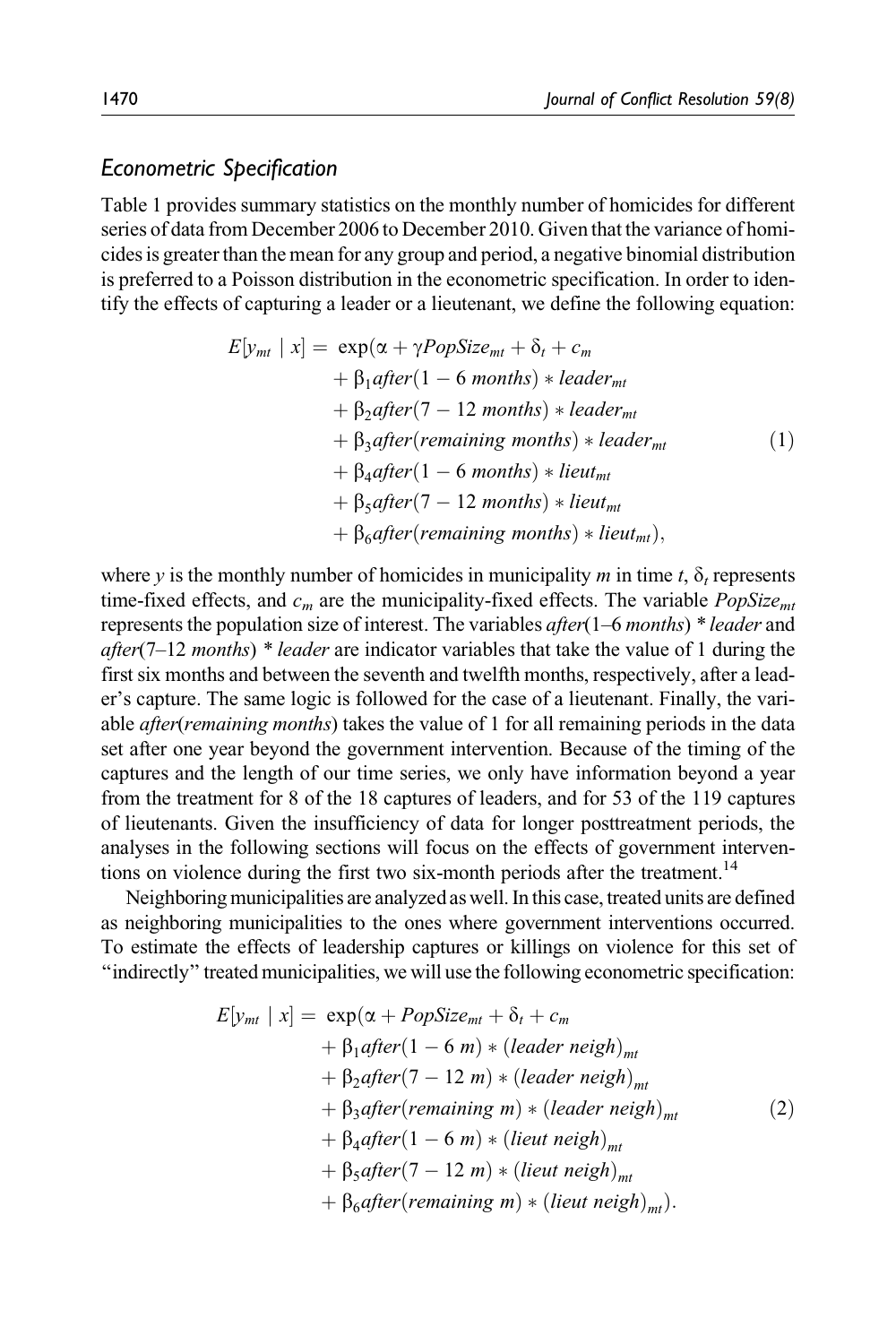As in equation (1), the interaction of each variable indicates the time span after a DTO member is captured in a neighboring municipality. For example, the variable  $after(1–6m) * (leader neigh)$  takes the value of 1 when a municipality shares a geographic border with one where a leader is captured and only during the first six months after the intervention. Corresponding sets of weights and synthetic control units were estimated for neighboring municipalities to replicate their pretreatment trends of homicides.

# **Results**

## Effects of Government Interventions on Violence in Treated Municipalities

Table 2 shows the estimated coefficients of the negative binomial model described in equation (1), taking as the dependent variable the number of homicides of males between fifteen and thirty-nine years old, our proxy for drug-related homicides, and the number of homicides in the rest of the population between December 2006 and December 2010.<sup>15</sup>

The results are estimated for different samples of the data. The sample in the first two models is restricted to those municipalities where at least one leader (model 1) or one lieutenant (model 2) was captured. Models 3 and 4 weight the full sample using the corresponding vector of synthetic weights.

Models 1 and 3 compare, respectively, homicide levels after a leader's capture to pretreatment levels in treated municipalities and to posttreatment levels in their synthetic counterfactual scenarios. Since the treatment in these models is defined as the capture of a leader, the variables of interest (in bold) are *after*( $1-6$  *months*) \* *leader* and  $after(7-12 months) * leader$ . Conversely, the relevant comparison scenarios in models 2 and 4 are, respectively, the pretreatment violence levels in municipalities where a lieutenant was captured and the posttreatment levels in the synthetic counterfactuals estimated around such interventions. Therefore, the variables of interest in these two models are *after*(1–6 *months*) \* *lieutenant* and *after*(7–12 *months*) \* lieutenant.

The rest of the covariates in the models shown in Table 2 are included as control variables. All specifications include time- and municipality-fixed effects and control for the size of the population of males in the same group of age. Robust standard errors are clustered at the municipality level.

The results show a significant and positive increase in both DTO-related homicides and homicides in the rest of the population in the first six months after the neutralization of a leader. The predicted percentage change in the number of homicides after a government intervention is reported in the second column of each model.<sup>16</sup>

According to model 1, the average number of monthly homicides in treated municipalities during the six months after a leader is captured or killed is about 31.2 percent higher than in the pretreatment period, with respect to DTO-related violence, and 33.9 percent higher with respect to homicides in the general population.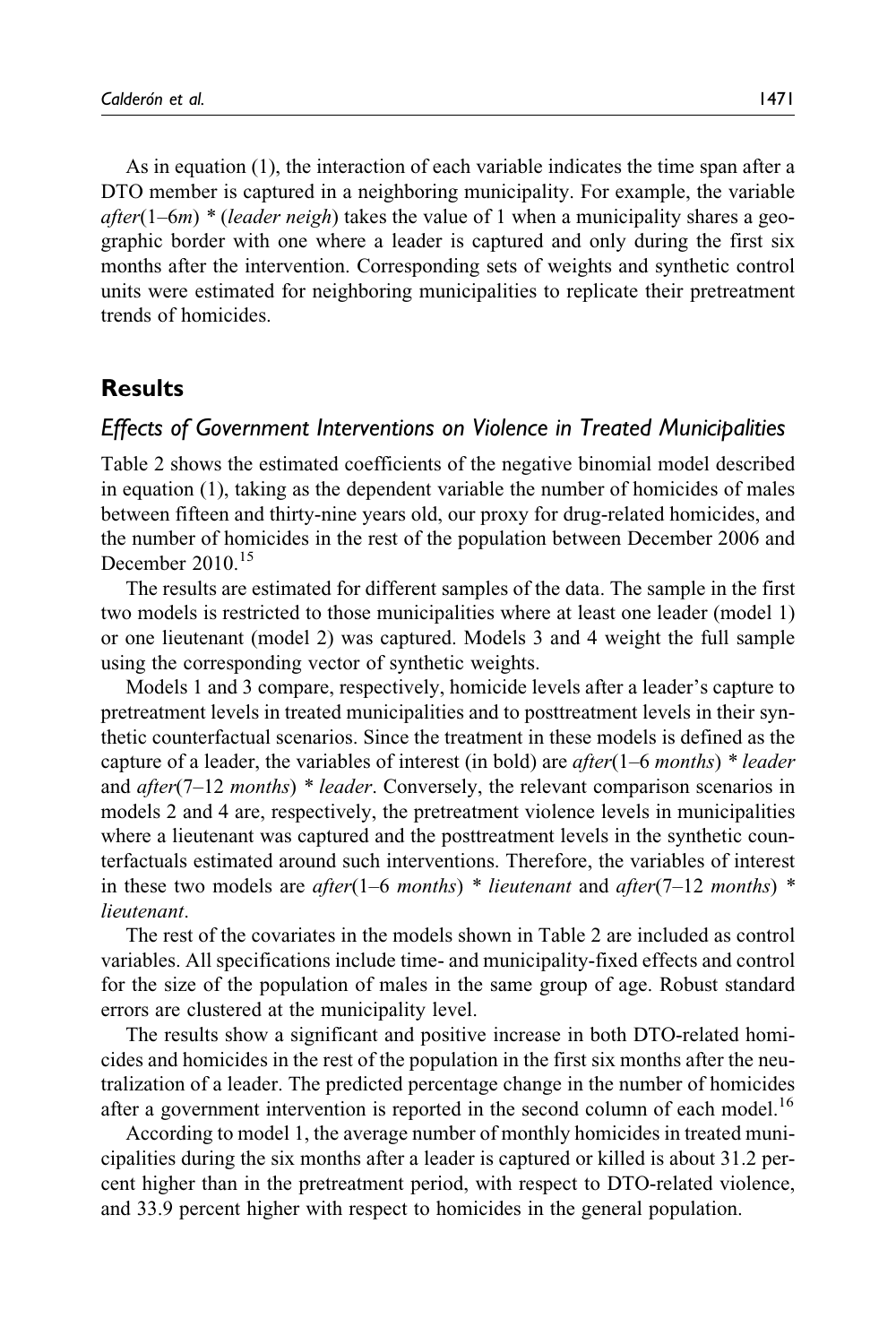|                                                                            | treatment leader<br>(I) Subsample                                                                       |         | (2) Subsample                                                                                                                    | treatment lieutenant | (3) Weighted sample<br>treatment leader                                                           |         | (4) Weighted sample                                                                      | treatment lieutenant |
|----------------------------------------------------------------------------|---------------------------------------------------------------------------------------------------------|---------|----------------------------------------------------------------------------------------------------------------------------------|----------------------|---------------------------------------------------------------------------------------------------|---------|------------------------------------------------------------------------------------------|----------------------|
|                                                                            | Coefficient Percentage Coefficient Percentage                                                           |         |                                                                                                                                  |                      | Coefficient Percentage Coefficient Percentage                                                     |         |                                                                                          |                      |
| Effects of leadership captures on homicides<br>presumably related to DTOs  |                                                                                                         |         |                                                                                                                                  |                      |                                                                                                   |         |                                                                                          |                      |
| after(1-6 months) * (leader)                                               |                                                                                                         | 31.2    | $0.408***$                                                                                                                       | 50.3                 |                                                                                                   | 36.5    | $0.398***$                                                                               | 48.9                 |
| after(6-12 months) * (leader)                                              |                                                                                                         | 10.8    |                                                                                                                                  | 20.0                 |                                                                                                   | 19.4    |                                                                                          | 20.4                 |
| after(I-6 months) * (lieutenant)                                           |                                                                                                         | $-12.0$ |                                                                                                                                  | 10.2                 |                                                                                                   | $-16.3$ |                                                                                          | 9.2                  |
| after(6-12 months) * (lieutenant)                                          | $0.272$<br>$0.12$ )<br>$0.03$<br>$0.03$<br>$0.03$<br>$0.04$<br>$0.015$<br>$0.015$<br>$0.015$<br>$0.015$ | 30.7    | $(149)$<br>$(182)$<br>$(182)$<br>$(182)$<br>$(182)$<br>$(182)$<br>$(182)$<br>$(182)$<br>$(182)$<br>$(182)$<br>$(182)$<br>$(182)$ | $\frac{1}{2}$        | $0.311**$ $0.126$ $0.178$ $0.178$ $0.178$ $0.178$ $0.178$ $0.178$ $0.126$ $0.178$ $0.129$ $0.129$ | 38.9    | $(0.155)$<br>$0.186$<br>$0.219$<br>$0.008$<br>$0.008$<br>$0.0086$<br>$0.0086$<br>$0.004$ | ္က                   |
| Number of municipalities<br>Number of observations<br>Log pseudolikelihood | $-1,424.36$<br>637                                                                                      |         | $-5,964.89$<br>3,381                                                                                                             |                      | $-2,449.35$<br>2,989<br>61                                                                        |         | 10,842.37<br>19,036<br>394                                                               |                      |

Table 2. Effects of Leadership Captures on Homicides Negative Binomial Model, December 2006 to December 2010. Table 2. Effects of Leadership Captures on Homicides Negative Binomial Model, December 2006 to December 2010.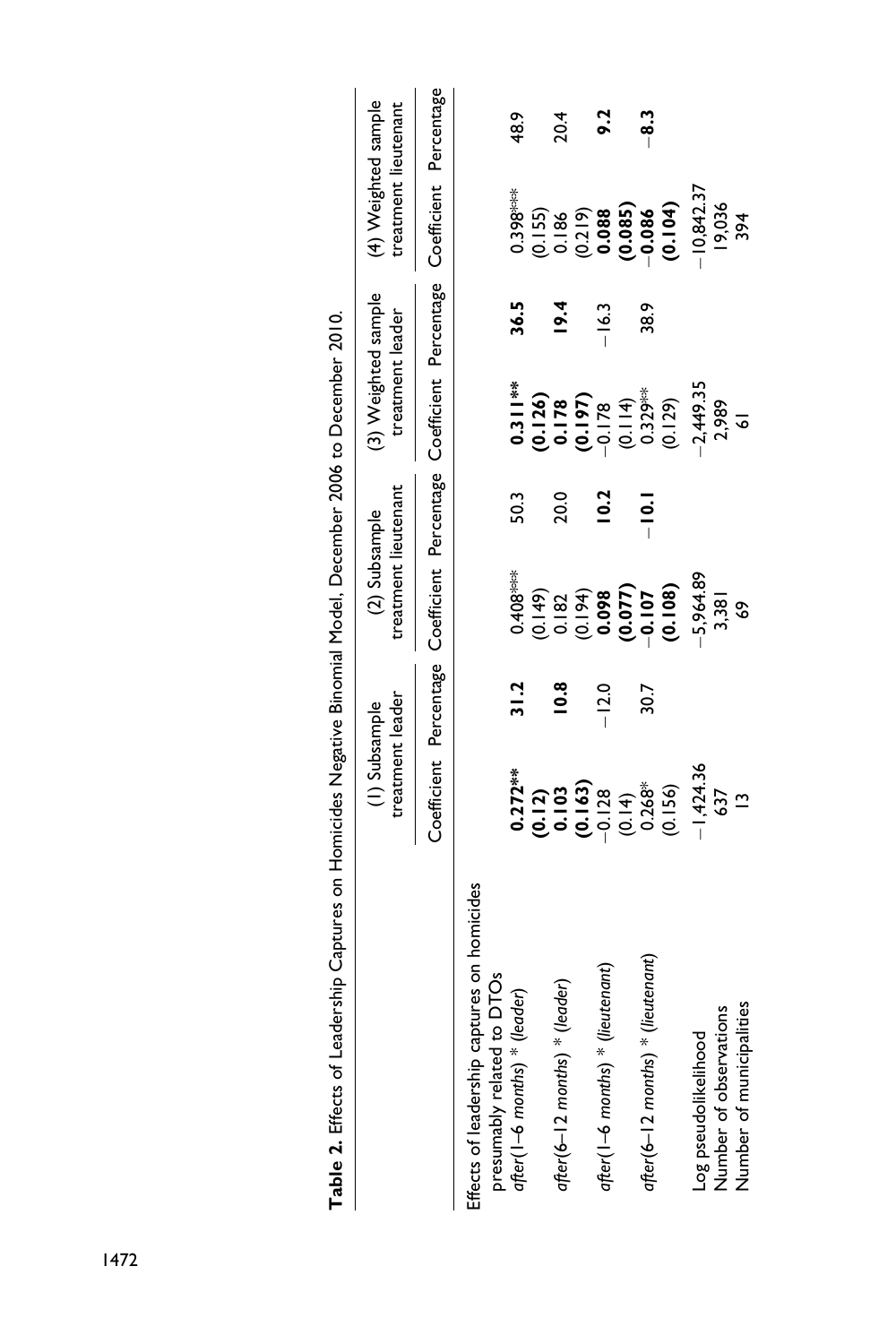|                              | $\frac{4}{3}$                | 26.8                          |                                                  | ن<br>ن                  |                                                                                                                                                                                                                                                                                                         |                      |                        |                            |  |
|------------------------------|------------------------------|-------------------------------|--------------------------------------------------|-------------------------|---------------------------------------------------------------------------------------------------------------------------------------------------------------------------------------------------------------------------------------------------------------------------------------------------------|----------------------|------------------------|----------------------------|--|
|                              |                              |                               |                                                  |                         |                                                                                                                                                                                                                                                                                                         |                      |                        |                            |  |
|                              | 34.0                         | 33.6                          | $-6.3$                                           | 22.9                    |                                                                                                                                                                                                                                                                                                         |                      |                        |                            |  |
|                              |                              |                               |                                                  |                         | $\begin{array}{c} 0.293^{**} \\ (0.121) \\ 0.29 \\ (0.185) \\ (0.185) \\ (0.127) \\ (0.127) \\ (0.127) \\ (0.127) \\ (0.142) \\ 5,586 \\ 14 \end{array}$                                                                                                                                                |                      |                        |                            |  |
|                              | ្ឆ                           | 25.2                          |                                                  | $-3.4$                  |                                                                                                                                                                                                                                                                                                         |                      |                        |                            |  |
|                              |                              |                               |                                                  |                         | $\begin{array}{l} 0.373 \\ 0.139 \\ 0.125 \\ 0.225 \\ 0.043 \\ 0.043 \\ 0.034 \\ 0.0141 \\ 0.043 \\ 0.0021 \\ 0.011 \\ 0.014 \\ 0.011 \\ 0.014 \\ 0.011 \\ 0.01 \\ 0.01 \\ 0.01 \\ 0.01 \\ 0.01 \\ 0.01 \\ 0.01 \\ 0.01 \\ 0.01 \\ 0.01 \\ 0.01 \\ 0.01 \\ 0.01 \\ 0.01 \\ 0.01 \\ 0.01 \\ 0.01 \\ 0.0$ |                      |                        |                            |  |
|                              | 33.9                         | 2.9                           | ິດ<br>2                                          | 22                      |                                                                                                                                                                                                                                                                                                         |                      |                        |                            |  |
|                              |                              |                               |                                                  |                         | $\begin{array}{l} 0.292\overset{***}{\longrightarrow} \\ (0.111) \\ 0.206 \\ (0.195) \\ (0.02) \\ (0.11) \\ (0.11) \\ (0.11) \\ (0.11) \\ (0.11) \\ (-1,249.06 \\ -1,249.06 \\ 637 \end{array}$                                                                                                         |                      |                        |                            |  |
| among the general population | after(I-6 months) * (leader) | after(6–12 months) * (leader) | itenan<br>$a$ fter $($ l $-$ 6 months $)$ * (lie | after(6-12 months) * (l |                                                                                                                                                                                                                                                                                                         | Log pseudolikelihood | Number of observations | ă<br>Number of municipalit |  |

Note: The dependent variables in each table are, respectively, the number of homicides of males between fifteen and thirty-nine years old and the number of homicides in time span after a leader is captured or killed in a municipality in the first and the second half year, respectively. The same logic is followed for the case of a lieutenant. The the rest of the population December 2006 to December 2010, using National System of Health Information (SINAIS) data. All specifications include time-fixed effects and municipality-fixed effects and control for the size of the corresponding population. The variables ofter(I-6 months) \* (leader) and ofter(7-12 months) \* (leader) indicate the percentage increase in homicides of males between fifteen and thirty-nine years old. All specifications assume a negative binomial distribution. Robust standard errors are Note: The dependent variables in each table are, respectively, the number of homicides of males between fifteen and thirty-nine years old and the number of homicides in the rest of the population December 2006 to December 2010, using National System of Health Information (SINAIS) data. All specifications include time-fixed effects and municipality-fixed effects and control for the size of the corresponding population. The variables after(I–6 months) \* (leader) and after(7–12 months) \* (leader) indicate the time span after a leader is captured or killed in a municipality in the first and the second half year, respectively. The same logic is followed for the case of a lieutenant. The observations used in specifications (3) and (4) are weighted by synthetic weights that were estimated using SINAIS data. The treated units for the synthetic weights are observations used in specifications (3) and (4) are weighted by synthetic weights that were estimated using SINAIS data. The treated units for the synthetic weights are percentage increase in homicides of males between fifteen and thirty-nine years old. All specifications assume a negative binomial distribution. Robust standard errors are defined as those municipalities in which a leader or a lieutenant was captured, respectively. The estimated effect of a government intervention is presented as the defined as those municipalities in which a leader or a lieutenant was captured, respectively. The estimated effect of a government intervention is presented as the in parentheses and are clustered at the municipality level.  $\text{DTO} = \text{drug-trafficking organization}$ . in parentheses and are clustered at the municipality level. DTO  $=$  drug-trafficking organization.  $\Rightarrow$  d<sub>\*\*\*</sub>

 $\nu_{\rm p} < 0.5$ 

\*p < .1.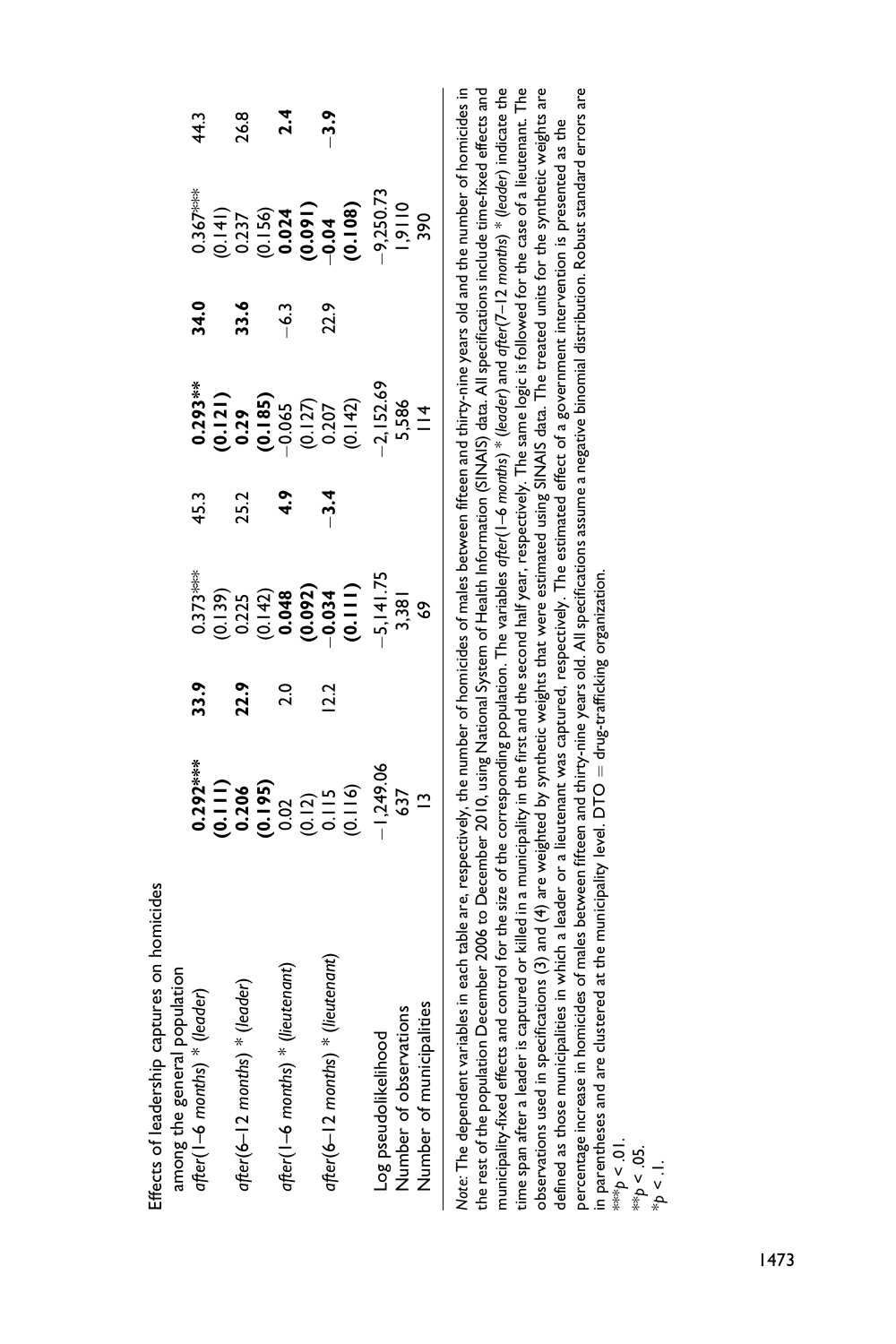The estimated effects for leadership captures or killings in the difference-indifference specification using the full weighted sample (model 3) are of similar magnitude and significance. With respect to its synthetic counterfactual, the capture of a leader is related to average increases of 36.5 percent, in drug-related homicides and 34.0 percent in homicides against the rest of the population, during the first six months after the capture. After this period, we found no evidence that the levels of violence are significantly greater than those in the pretreatment period or in the counterfactual scenario.

There is no evidence that the capture of a lieutenant is related to increases of violence in the short or medium term in treated municipalities. Nevertheless, the neutralization of a leader in municipalities where a lieutenant was also captured is related to substantial increases in both general and drug-related violence during the first six months after the capture (models 2 and 4).

A conclusion from these models is that captures of kingpins are associated with increases in both DTO-related violence and homicides among the rest of the population during the first six months after the intervention takes place. By contrast, lieutenant captures or killings do not seem to cause increases of DTO-related violence nor spread homicides among the general population in the treated municipality.

#### Spillover Effects in Neighboring Municipalities

The spillover effects are presented in the following sections. The estimates for the coefficients of the negative binomial model described in equation (2) measure the change—after a government intervention—in the monthly number of homicides in neighboring municipalities.

For each type of capture (leader vs. lieutenant), two different sets of synthetic weights were estimated in order to resemble the pre-intervention trends of homicides in neighboring municipalities. One set was constructed to approximate the monthly number of homicides of males between fifteen and thirty-nine years old and another one to match the homicides for the rest of the population. Municipalities where the interventions occurred were excluded in the estimation of the weights.

In general, our estimates do not show significant spillover effects in neighboring municipalities on DTO-related violence, as measured by homicides of males between fifteen and thirty-nine years old when either a leader or a lieutenant is captured.<sup>17</sup> But we do find evidence of spillover effects in neighboring municipalities with respect to homicides within *the rest* of the population when a leader is captured. The estimates in Table 3 show that the capture of a leader is associated with a medium-term increase of 33.6 percent (model 1) in the number of homicides in the general population in neighboring municipalities and 29.9 percent increase with respect to their counterfactual synthetic scenarios (model 3). In comparison, we found no evidence that the capture of a lieutenant has short- or medium-term spillover effects on violence within the general population (models 2 and 4).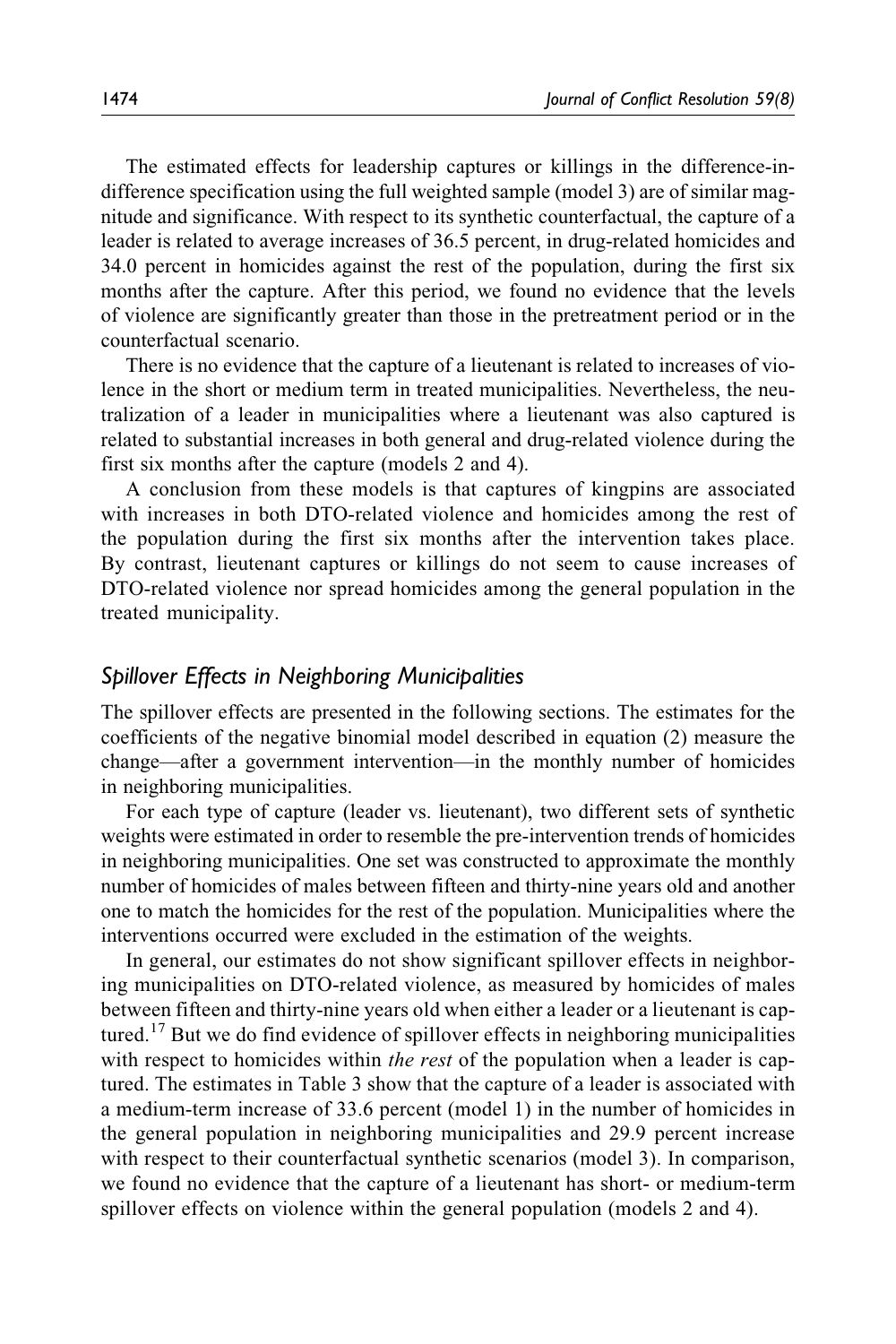| Table 3. Neighboring Effects of Leadership Captures on Homicides Negative Binomial Model, December 2006 to December 2010.   |                                                                                                                 |                        |                                                                                  |                                       |                                                                                                                      |                        |                                                                                      |                 |
|-----------------------------------------------------------------------------------------------------------------------------|-----------------------------------------------------------------------------------------------------------------|------------------------|----------------------------------------------------------------------------------|---------------------------------------|----------------------------------------------------------------------------------------------------------------------|------------------------|--------------------------------------------------------------------------------------|-----------------|
|                                                                                                                             | treatment leader<br>(I) Subsample                                                                               |                        |                                                                                  | treatment lieutenant<br>(2) Subsample | treatment leader                                                                                                     | (3) Weighted sample    | (4) Weighted sample<br>treatment lieutenant                                          |                 |
|                                                                                                                             |                                                                                                                 | Coefficient Percentage |                                                                                  | Coefficient Percentage                |                                                                                                                      | Coefficient Percentage | Coefficient                                                                          | Percentage      |
| Neighboring effects of leadership captures on<br>homicides presumably related to DTOs                                       |                                                                                                                 |                        |                                                                                  |                                       |                                                                                                                      |                        |                                                                                      |                 |
| after(1-6 months) * (leader neigh)                                                                                          |                                                                                                                 | $-1.90$                |                                                                                  | $\frac{6}{11}$                        |                                                                                                                      | $-1.9$                 |                                                                                      | $\frac{15}{11}$ |
| after(6-12 months) * (leader neigh)                                                                                         |                                                                                                                 | $\ddot{\mathbf{0}}$ .8 |                                                                                  |                                       |                                                                                                                      | $-4.0$                 |                                                                                      | $\overline{0}$  |
| after(I-6 months) * (lieu neigh)                                                                                            |                                                                                                                 | $-47$                  |                                                                                  | $\frac{0}{2}$                         |                                                                                                                      | $-6.9$                 |                                                                                      | 5.9             |
| after(6-12 months) * (lieu neigh)                                                                                           | $-0.019$<br>$-0.008$<br>$0.008$<br>$-0.048$<br>$-0.048$<br>$-0.127$<br>$-0.03$<br>$-0.07$<br>$-0.07$<br>$-0.07$ | $\overline{39}$ .      | $0.11$<br>$0.138$<br>$0.03$<br>$0.03$<br>$0.00$<br>$0.006$<br>$0.066$<br>$0.066$ | $\vec{+}$                             | $-0.019$<br>$-0.133$<br>$-0.041$<br>$-0.041$<br>$-0.072$<br>$-0.073$<br>$-0.073$<br>$-0.073$<br>$-0.073$<br>$-0.073$ | 32.2                   | $0.109$<br>$0.138$<br>$0.002$<br>$0.057$<br>$0.065$<br>$0.065$<br>$0.065$<br>$0.065$ | प.<br>प         |
| Neighboring effects of leadership captures on<br>Number of municipalities<br>Number of observations<br>Log pseudolikelihood | $-2,951.41$<br>3, 185<br>65                                                                                     |                        | $-9,192.07$<br>14,700<br>$\frac{8}{2}$                                           |                                       | $-6449.35$<br>23, 128<br>472                                                                                         |                        | $-20,183.85$<br>42,777<br>873                                                        |                 |
| homicides among the general population<br>after(I-6 months) * (leader neigh)                                                | $0.146$<br>(0.122)<br>0.289***                                                                                  | 5.7                    | $\frac{0.174^*}{(0.097)}$<br>0.268***                                            | <u>。</u>                              | $0.116$<br>(0.112)<br>0.262***                                                                                       | $\overline{2.3}$       | $0.16*$                                                                              | $\overline{13}$ |
| after(6-12 months) * (leader neigh)                                                                                         | (0.135)                                                                                                         | 33.6                   | (0.093)                                                                          | 30.8                                  | (0.133)                                                                                                              | 29.9                   | $(0.094)$<br>0.274***<br>(0.097)                                                     | 31.6            |
|                                                                                                                             |                                                                                                                 |                        |                                                                                  |                                       |                                                                                                                      |                        |                                                                                      | (continued)     |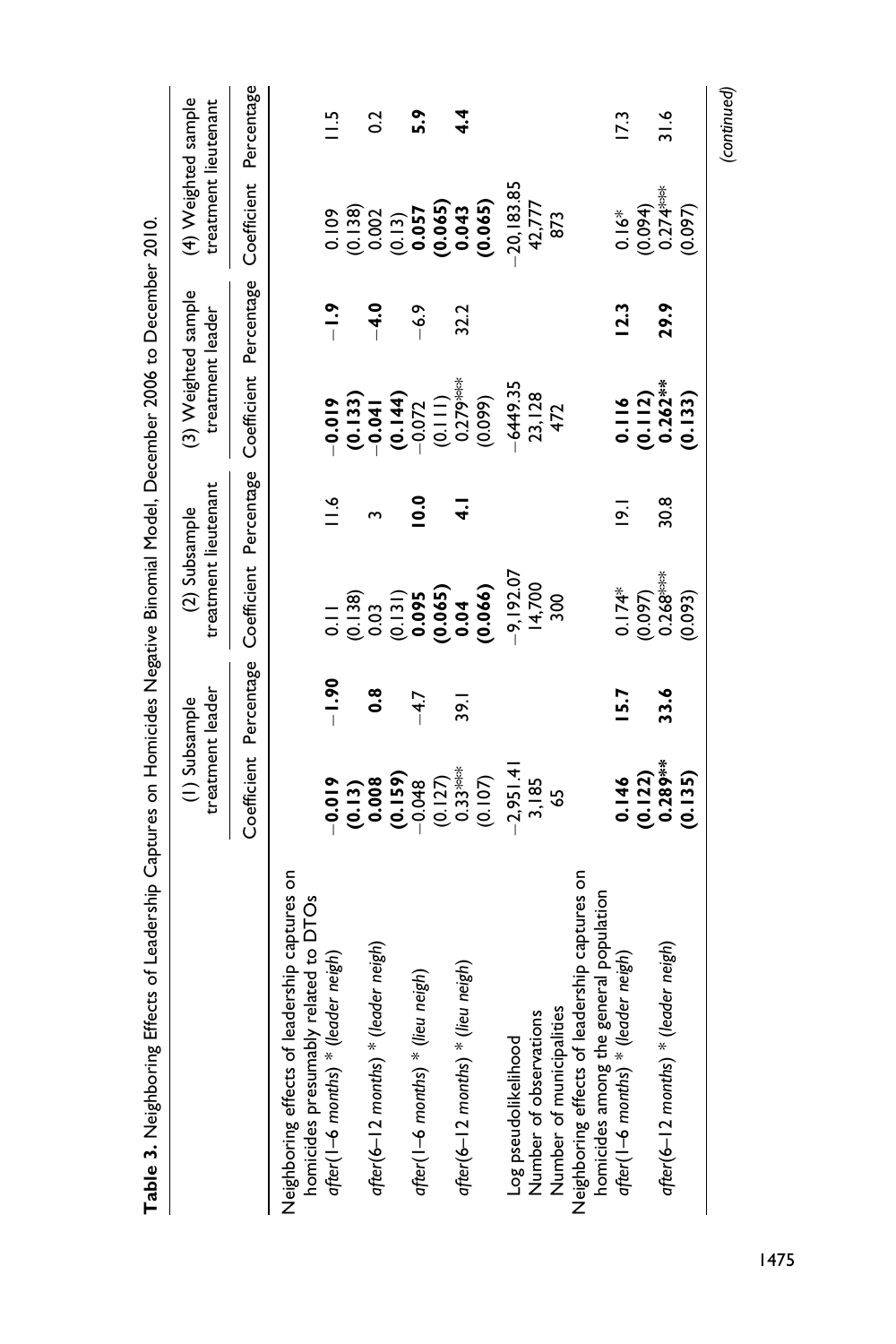|                                     | treatment leader<br>(1) Subsample                                  |            | (2) Subsample                                                      | treatment lieutenant |                                                                                       | (3) Weighted sample<br>treatment leader |                                                                                               | (4) Weighted sample<br>treatment lieutenant |
|-------------------------------------|--------------------------------------------------------------------|------------|--------------------------------------------------------------------|----------------------|---------------------------------------------------------------------------------------|-----------------------------------------|-----------------------------------------------------------------------------------------------|---------------------------------------------|
|                                     |                                                                    |            |                                                                    |                      |                                                                                       |                                         | Coefficient Percentage Coefficient Percentage Coefficient Percentage Coefficient Percentage   |                                             |
| neigh<br>after(1-6 months) * (lieu  |                                                                    | $-2.6$     |                                                                    | នូ                   |                                                                                       |                                         |                                                                                               | S                                           |
| neigh<br>after(6-12 months) * (lieu | 0,026<br>(0,097)<br>(0,139 384.35<br>(0,102)<br>(3,185<br>(3,185 - | $\ddot{ }$ | 0.084<br>(0.061)<br>0.098<br>0.07)<br>0.022.05<br>14,700<br>14,700 | $\frac{2}{10}$       | $-0.078$<br>$(0.088)$<br>$0.141$<br>$(0.107)$<br>$(0.107)$<br>$-5,391.19$<br>$22,785$ | 5                                       | $\begin{array}{c} 0.068 \\ (0.059) \\ 0.109 \\ (0.071) \\ (0.071) \\ (-17,404.28 \end{array}$ | $\frac{8}{1}$                               |
| Log pseudolikelihood                |                                                                    |            |                                                                    |                      |                                                                                       |                                         |                                                                                               |                                             |
| Number of observations              |                                                                    |            |                                                                    |                      |                                                                                       |                                         | 45,374                                                                                        |                                             |
| Number of municipalities            |                                                                    |            |                                                                    |                      | 465                                                                                   |                                         | 926                                                                                           |                                             |
|                                     |                                                                    |            |                                                                    |                      |                                                                                       |                                         |                                                                                               |                                             |

indicate the time span after a leader is captured or killed in a neighboring municipality in the first and the second half year, respectively. The same logic is followed for the Note: The dependent variables in each table are, respectively, the number of homicides of males between fifteen and thirty-nine years old and the number of homicides in the case of a lieutenant. The observations used in specifications (3) and (4) are weighted by synthetic weights that were estimated using SINAIS data. The treated units for the synthetic weights are defined as those municipalities that were neighbors of municipalities where leaders or lieutenants were captured, respectively. The estimated effect of a government intervention is presented as the percentage increase in total homicides excluding males between fitteen and thirty-nine years old. Robust standard errors are Note: The dependent variables in each table are, respectively, the number of homicides of males between fifteen and thirty-nine years old and the number of homicides in the municipality-fixed effects and control for the size of the corresponding population. The variables after(1–6 months) \* (leader neigh) and after(7–12 months) \* (leader neigh) indicate the time span after a leader is captured or killed in a neighboring municipality in the first and the second half year, respectively. The same logic is followed for the case of a lieutenant. The observations used in specifications (3) and (4) are weighted by synthetic weights that were estimated using SINAIS data. The treated units for the synthetic weights are defined as those municipalities that were neighbors of municipalities where leaders or lieutenants were captured, respectively. The estimated effect of a government intervention is presented as the percentage increase in total homicides excluding males between fifteen and thirty-nine years old. Robust standard errors are municipality-fixed effects and control for the size of the corresponding population. The variables ofter(1-6 months) \* (leader neigh) and ofter(7-12 months) \* (leader neigh) rest of the population December 2006 to December 2010, using National System of Health Information (SINAIS) data. All specifications include time-fixed effects and rest of the population December 2006 to December 2010, using National System of Health Information (SINAIS) data. All specifications include time-fixed effects and in parentheses and are clustered at the municipality level. DTOs = drug-trafficking organizations. in parentheses and are clustered at the municipality level. DTOs  $=$  drug-trafficking organizations.  $\cdot$  10.  $>$   $\sim$   $\star$ 

 $*$ p < .05.

\*p < .1.

Table 3. (continued)

Table 3. (continued)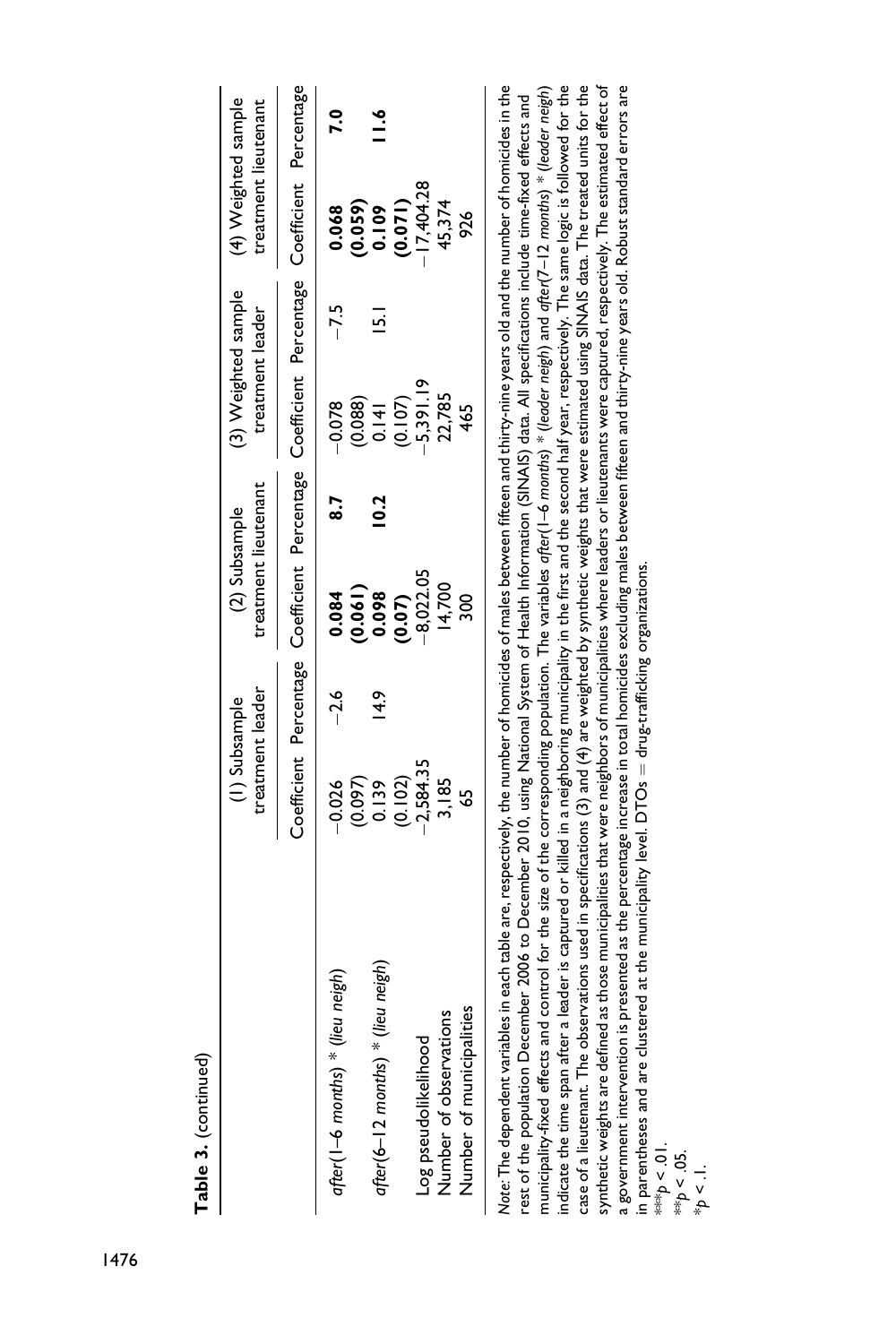Hence, there is strong evidence for the spread of violence within the general population after a leader is captured, both in the treated municipality and in neighboring municipalities. These results demonstrate that drug cartel leadership captures not only increase DTO–DTO violence in the short term but have medium-term consequences by increasing violence in other groups of the society. By contrast, there is no evidence that violence increases when lieutenants are captured. Does this mean that lieutenants' removals are inconsequential? Subsequently, we further explore spillover effects by focusing on strategic municipalities. We believe that lieutenant captures might be more consequential in places that DTOs aspire to control and hence are worth fighting for.

#### Spatially Heterogeneous Effects: The Role of Strategic Points

The increase in the number of homicides in Mexico has strong connection to turf wars between DTOs that fight for the control of valuable plazas and traffic routes. We have argued that municipalities located in strategic points or near the transportation network are particularly valuable and hence vulnerable to turf wars.

In this section, we estimate spatially heterogeneous effects of government captures of DTO members on the monthly number of homicides. In particular, we are interested in differentiating the regional effects of leadership captures or killings in those municipalities more central, or strategic, in the trafficking network compared to less connected municipalities.

The analysis of a transportation network is a challenging task and requires a model complexity that falls outside of the scope of this study. Instead, we propose a simple measure of connectivity to roughly distinguish the most valuable municipalities in the drug-trafficking routes. As defined earlier, a municipality is a strategic point in the transportation network if at least one of the following facilities is located within it: an airport, an aerial landing field, a seaport, a freight train crossing, or a Northern border crossing.<sup>18</sup>

We added to the specification in equation (2) interaction terms of our dummy variable for strategic points and each of the variables measuring the temporal effects of government interventions. Given the limited number of treated municipalities with respect to the number of covariates in the new model, we only estimate heterogeneous effects of government interventions for neighboring municipalities. Spillover effects were estimated separately for leaders' and lieutenants' captures using three different monthly series: homicides of males between fifteen and thirty-nine years old (SINAIS data), deaths presumably related to DTO rivalry (government data), and homicides in the rest of the population (SINAIS data). Treated units are defined as neighboring municipalities to those where a leadership capture or killing occurred. The latter municipalities were excluded from the analysis.

The estimated coefficients for each model are shown in Table 4. The econometric specifications in each column use the full weighted sample, include municipality-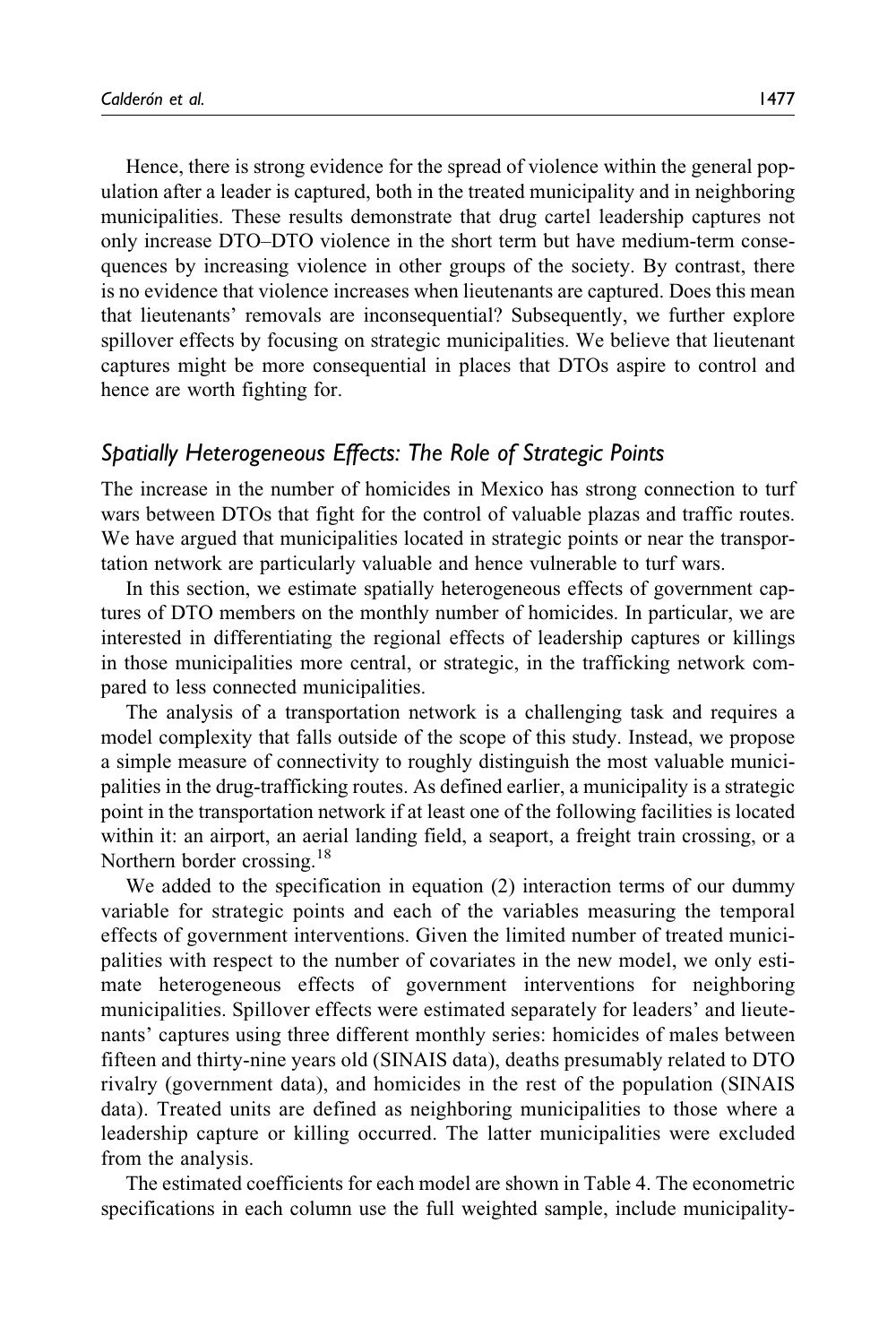| December 2010.                                                                                    |                                                                             |            |                                                                                                                                                                                                                |                 |                                                                                                                                                                   |                                                                                    |
|---------------------------------------------------------------------------------------------------|-----------------------------------------------------------------------------|------------|----------------------------------------------------------------------------------------------------------------------------------------------------------------------------------------------------------------|-----------------|-------------------------------------------------------------------------------------------------------------------------------------------------------------------|------------------------------------------------------------------------------------|
|                                                                                                   | (I) Homicides of males<br>years old (SINAIS data)<br>fifteen to thirty-nine |            | (2) Deaths presumably<br>(government data)                                                                                                                                                                     | related to DTOs |                                                                                                                                                                   | males fifteen to thirty-nine<br>(3) Homicides excluding<br>years old (SINAIS data) |
|                                                                                                   | Coefficient                                                                 | Percentage | Coefficient                                                                                                                                                                                                    | Percentage      | Coefficient                                                                                                                                                       | Percentage                                                                         |
| neighboring municipalities and strategic points<br>es of leaders<br>Neighboring effects of captur |                                                                             |            |                                                                                                                                                                                                                |                 |                                                                                                                                                                   |                                                                                    |
| after(I-6 months) * (leader neigh) * SP                                                           |                                                                             | 51.80      | $0.975***$<br>$(0.357)$<br>$0.814**$<br>$0.459)$<br>$0.459)$                                                                                                                                                   | 165.0           |                                                                                                                                                                   | 47.6                                                                               |
|                                                                                                   |                                                                             |            |                                                                                                                                                                                                                |                 |                                                                                                                                                                   |                                                                                    |
| after(6-12 months) * (leader neigh) * SP                                                          |                                                                             | 48.0       |                                                                                                                                                                                                                | 125.7           | $0.388$<br>$0.415$<br>$0.415$<br>$0.415$<br>$0.415$<br>$0.415$<br>$0.415$<br>$0.415$<br>$0.415$<br>$0.415$<br>$0.415$<br>$0.415$<br>$0.415$<br>$0.415$<br>$0.415$ |                                                                                    |
|                                                                                                   |                                                                             |            |                                                                                                                                                                                                                |                 |                                                                                                                                                                   |                                                                                    |
| after(I-6 months) * (lieu neigh) * SP                                                             |                                                                             | 39.9       |                                                                                                                                                                                                                | 49.7            |                                                                                                                                                                   | 17.9                                                                               |
|                                                                                                   |                                                                             |            |                                                                                                                                                                                                                |                 |                                                                                                                                                                   |                                                                                    |
| after(6-12 months) * (lieu neigh) * SP                                                            |                                                                             | 32.5       |                                                                                                                                                                                                                | $\frac{4}{6}$   |                                                                                                                                                                   | 35.8                                                                               |
|                                                                                                   |                                                                             |            |                                                                                                                                                                                                                |                 |                                                                                                                                                                   |                                                                                    |
| after(I-6 months) * (leader neigh)                                                                |                                                                             | $-14.40$   |                                                                                                                                                                                                                | 29.8            |                                                                                                                                                                   | $\frac{3}{1}$                                                                      |
|                                                                                                   |                                                                             |            |                                                                                                                                                                                                                |                 |                                                                                                                                                                   |                                                                                    |
| after(6-12 months) * (leader neigh)                                                               |                                                                             | $-11.7$    |                                                                                                                                                                                                                | $-25.8$         |                                                                                                                                                                   | <u>o</u>                                                                           |
|                                                                                                   |                                                                             |            |                                                                                                                                                                                                                |                 |                                                                                                                                                                   |                                                                                    |
| after(1-6 months) * (lieu neigh)                                                                  |                                                                             | $-17.0$    | $(0.331)$ $(0.062)$ $(0.0231)$ $(0.0133)$ $(0.0133)$ $(0.0133)$ $(0.0133)$ $(0.0133)$ $(0.0133)$ $(0.0133)$ $(0.0133)$ $(0.0133)$ $(0.0133)$ $(0.0133)$ $(0.0133)$ $(0.0133)$ $(0.0133)$ $(0.0133)$ $(0.0133)$ | $-8.4$          |                                                                                                                                                                   | $-12.5$                                                                            |
|                                                                                                   |                                                                             |            |                                                                                                                                                                                                                |                 |                                                                                                                                                                   |                                                                                    |
| after(6-12 months) * (lieu neigh)                                                                 |                                                                             | 15.8       |                                                                                                                                                                                                                | 48.2            |                                                                                                                                                                   | $\ddot{ }$                                                                         |
|                                                                                                   | (0.145)                                                                     |            | (161.0)                                                                                                                                                                                                        |                 |                                                                                                                                                                   |                                                                                    |
| Log pseudolikelihood                                                                              |                                                                             |            |                                                                                                                                                                                                                |                 |                                                                                                                                                                   |                                                                                    |
| Number of observations                                                                            | $-6,440.21$<br>23,128                                                       |            | $-5,209.73$<br>$23,128$                                                                                                                                                                                        |                 | -5,380.76<br>22,785                                                                                                                                               |                                                                                    |
| Number of municipalities                                                                          | 472                                                                         |            | 472                                                                                                                                                                                                            |                 | 465                                                                                                                                                               |                                                                                    |

Table 4. Neighboring Effects of Leadership Captures: Neighboring Municipalities and Strategic Points Negative Binomial Model. December 2006 to Table 4. Neighboring Effects of Leadership Captures: Neighboring Municipalities and Strategic Points Negative Binomial Model, December 2006 to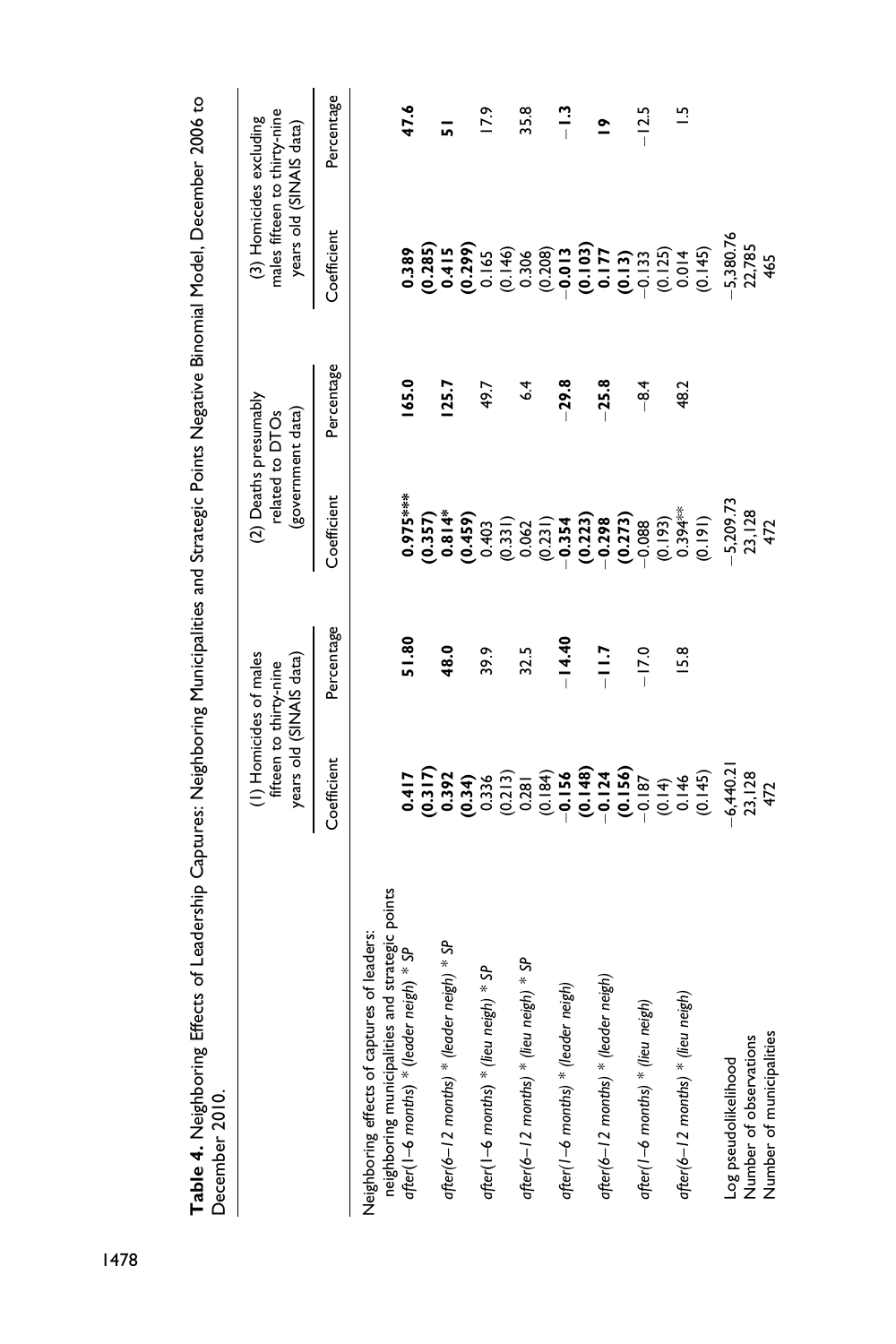|                                                     |                                                    | 29.9                                       | 33                                               | $\frac{7}{9}$                               | 32.6                                   | 8.2                                   | 30.2                                |                                      |                                       |                                                                                                                                                                                                                                                                                                  |                        |                          |  |
|-----------------------------------------------------|----------------------------------------------------|--------------------------------------------|--------------------------------------------------|---------------------------------------------|----------------------------------------|---------------------------------------|-------------------------------------|--------------------------------------|---------------------------------------|--------------------------------------------------------------------------------------------------------------------------------------------------------------------------------------------------------------------------------------------------------------------------------------------------|------------------------|--------------------------|--|
|                                                     |                                                    |                                            |                                                  |                                             |                                        |                                       |                                     |                                      |                                       | $\begin{array}{l} 233\\[-2mm] 0.233\\[-2mm] 0.233\\[-2mm] 0.233\\[-2mm] 0.233\\[-2mm] 0.233\\[-2mm] 0.233\\[-2mm] 0.233\\[-2mm] 0.233\\[-2mm] 0.233\\[-2mm] 0.233\\[-2mm] 0.233\\[-2mm] 0.233\\[-2mm] 0.233\\[-2mm] 0.233\\[-2mm] 0.233\\[-2mm] 0.233\\[-2mm] 0.233\\[-2mm] 0.233\\[-2mm] 0.233$ |                        |                          |  |
|                                                     |                                                    | 99.8                                       | 23.2                                             | 51.8                                        | 34.2                                   | $-12.9$                               | $-4.0$                              |                                      | 13.8                                  |                                                                                                                                                                                                                                                                                                  |                        |                          |  |
|                                                     |                                                    |                                            |                                                  |                                             |                                        |                                       |                                     |                                      |                                       | $0.692*$<br>$0.334$<br>$0.209$<br>$0.472*$<br>$0.472*$<br>$0.472*$<br>$0.472*$<br>$0.472*$<br>$0.472*$<br>$0.472*$<br>$0.472*$<br>$0.472*$<br>$0.472*$<br>$0.472*$<br>$0.472*$<br>$0.578*$                                                                                                       |                        |                          |  |
|                                                     |                                                    | 54.5                                       | 30.4                                             | 25.4                                        | 20.9                                   | $\frac{1}{2}$                         | $-5.8$                              |                                      |                                       |                                                                                                                                                                                                                                                                                                  |                        |                          |  |
|                                                     |                                                    |                                            |                                                  |                                             |                                        |                                       |                                     |                                      |                                       | $35.85$<br>$35.85$<br>$35.85$<br>$35.85$<br>$35.85$<br>$35.85$<br>$35.85$<br>$35.85$<br>$35.85$<br>$35.85$<br>$35.85$<br>$35.85$<br>$35.85$<br>$35.85$<br>$35.85$<br>$35.85$<br>$35.85$<br>$35.85$<br>$35.85$<br>$35.85$<br>$35.85$<br>$35.85$                                                   |                        |                          |  |
| es of lieutenants:<br>Neighboring effects of captur | and strategic points<br>neighboring municipalities | neigh) * SP<br>after(I–6 months) * (leader | $r$ neigh) $* SP$<br>after(6-12 months) * (leade | eigh) * SP<br>after(I-6 months) * (lieu ne. | after(6–12 months) * (lieu neigh) * SP | neigh)<br>after(1-6 months) * (leader | after(6–12 months) * (leader neigh) | (yāi<br>after(1-6 months) * (lieu ne | eigh)<br>after(6–12 months) * (lieu n | Log pseudolikelihood                                                                                                                                                                                                                                                                             | Number of observations | Number of municipalities |  |

Neighboring effects of captures of lieutenants:

 $qter(7-12\,month)$  \* (leader neigh) indicate the time span after a leader is captured or killed in a neighboring municipality in the first and the second half year, respectively. The Note: All specifications include time-fixed effects and municipality-fixed effects. Models (1) and (2) include a control for the size of the population of males between fifteen and Note: All specifications include time-fixed effects and municipality-fixed effects. Models (1) and (2) include a control for the size of the population of males between fifteen and thirty-nine years old. Model (3) includes a control for total population excluding males between fifteen and thirty-nine years. The variables ofter(1–6 months) \* (leader neigh) and thirty-nine years old. Model (3) includes a control for total population excluding males between fifteen and thirty-nine years. The variables after(1–6 months) \* (leader neigh) and ofter(7–12 months) \* (leader neigh) indicate the time span after a leader is captured or killed in a neighboring municipality in the first and the second half year, respectively. The same logic is followed for the case of a lieutenant. The variable SP is a dummy variable and indicates whether a municipality is a strategic point in the country's transportation same logic is followed for the case of a lieutenant. The variable SP is a dummy variable and indicates whether a municipality is a strategic point in the country's transportation weighted by synthetic weights that were estimated using National System of Health Information (SINAIS) data. The treated units for the synthetic weights are defined as those weighted by synthetic weights that were estimated using National System of Health Information (SINAIS) data. The treated units for the synthetic weights are defined as those percentage increase in homicides, according to each case. All specifications assume a negative binomial distribution. Robust standard errors are in parentheses and are clustered percentage increase in homicides, according to each case. All specifications assume a negative binomial distribution. Robust standard errors are in parentheses and are clustered network. The variable is equal to one if an airport, a landing site, a port, a freight train crossing, or a border crossing is located on the municipality. The observations are network. The variable is equal to one if an airport, a landing site, a port, a freight train crossing, or a border crossing is located on the municipality. The observations are municipalities that were neighbors of municipalities where leaders or lieutenants were captured. The estimated effect of a government intervention is presented as the municipalities that were neighbors of municipalities where leaders or lieutenants were captured. The estimated effect of a government intervention is presented as the at the municipality level. Boldface values highlight the most important coefficients in each model. DTOs = drug-trafficking organizations. at the municipality level. Boldface values highlight the most important coefficients in each model. DTOs  $=$  drug-trafficking organizations.  $\Rightarrow$  d\*\*\*

 $*$   $p < 0.5$ .

\*p < .1.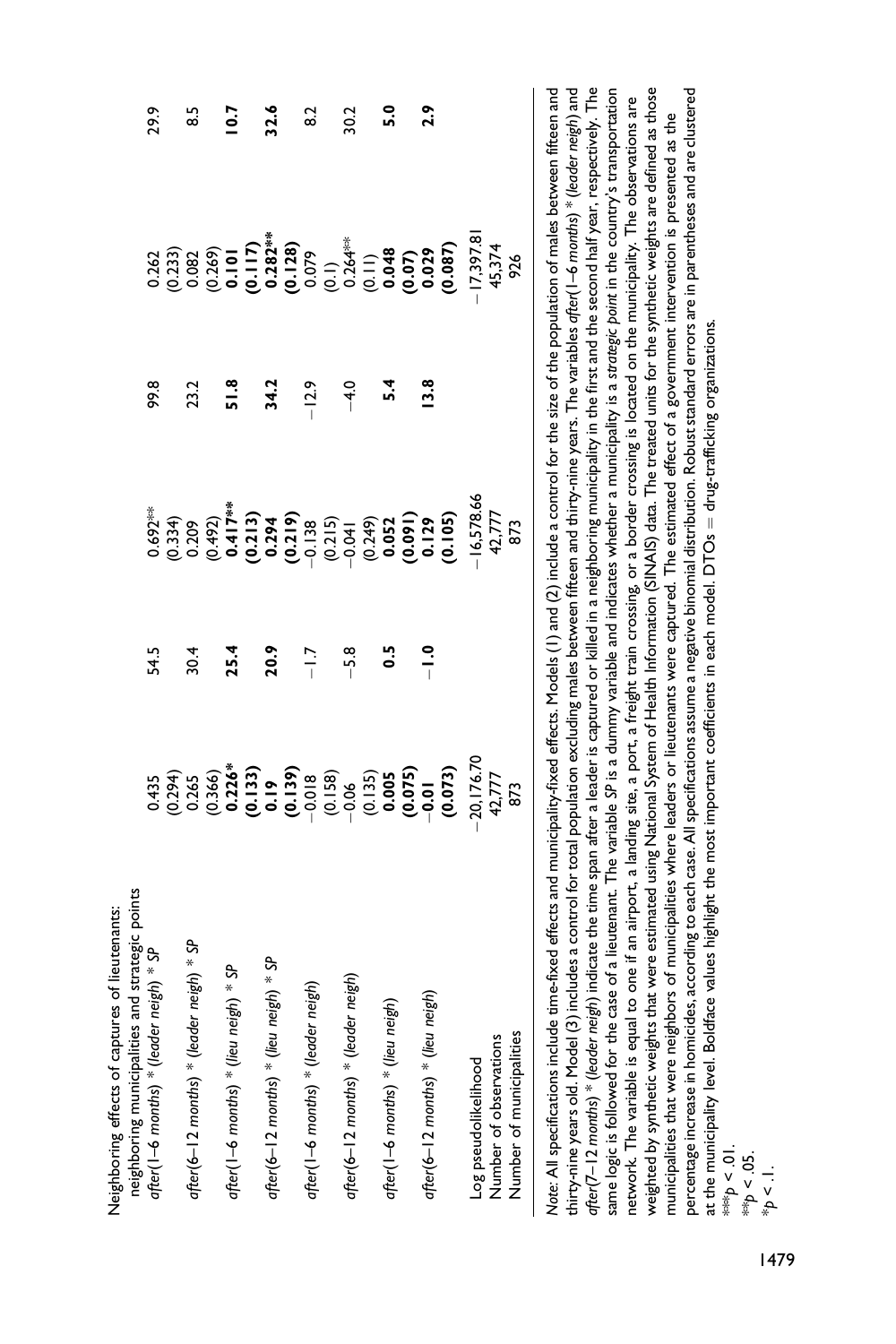and time-fixed effects, and control for the size of the population of males between fifteen and thirty-nine years old in models 1 and 2 and for the size of the rest of the population in model 3. The synthetic weights used in each model are similar to those estimated for the specifications without the interaction terms with the strategic points dummy. The synthetic weights in the model using the government data are the same as those constructed to approximate the pretreatment trends of homicides of males between fifteen and thirty-nine years old in neighboring municipalities.<sup>19</sup> Robust standard errors are clustered at the municipality level.

The specifications in the upper part of the table compare homicide levels in neighboring municipalities after a leader's neutralization to the post-intervention levels in their synthetic counterfactuals. Conversely, the synthetic controls in the lower part of the table are estimated using lieutenant captures as treatment. Therefore, the variables of interest (in bold) are all the interactions with the treatment leader in the first set of models, and all interactions with the treatment lieutenant in the models in the lower part of the table. The rest of the covariates are included as control variables (not in bold).

The estimated coefficients in the first part of Table 4 show that the capture of a leader increases drug-related violence in the short- and medium term in valuable neighboring territories and that the effects are substantial—a 165 percent increase in the first six months and 126 percent in the following six months. Nevertheless, the predicted spillover effects are only significant in the specification using the government data.

With respect to lieutenants' neutralizations, we find that both types of violence (drug-related and against the rest of the population) increase in these strategic municipalities. Using SINAIS data, we found increases of 25.4 percent in homicides of males between fifteen and thirty-nine years old and 51.8 percent in deaths presumably related to DTO rivalry, in the first six months after the capture of a lieutenant. Moreover, we found an increase of 32.6 percent in the second six-month period in homicides against the rest of the population. Hence, in comparison to leader removals, captures of lieutenants appear to have broader spillover effects on violence in neighboring municipalities that are central in the transportation network.

# **Conclusions**

Between 2006 and 2012, the Mexican government deployed a massive military operation with the explicit aim to debilitate drug cartels. The strategy seemed to have paid off by eliminating a large number of drug cartel leaders: more than twentyfive capos and 160 lieutenants were captured or killed in just six years. At the same time, however, drug-related violence escalated by almost 300 percent.

Existing scholarly literature has focused on whether government crackdowns on drug cartels have partially caused the escalation of violence in Mexico. A limitation of prior studies focusing on the effects of government crackdowns on the spread of violence is that they do not adequately address the challenges of identifying causal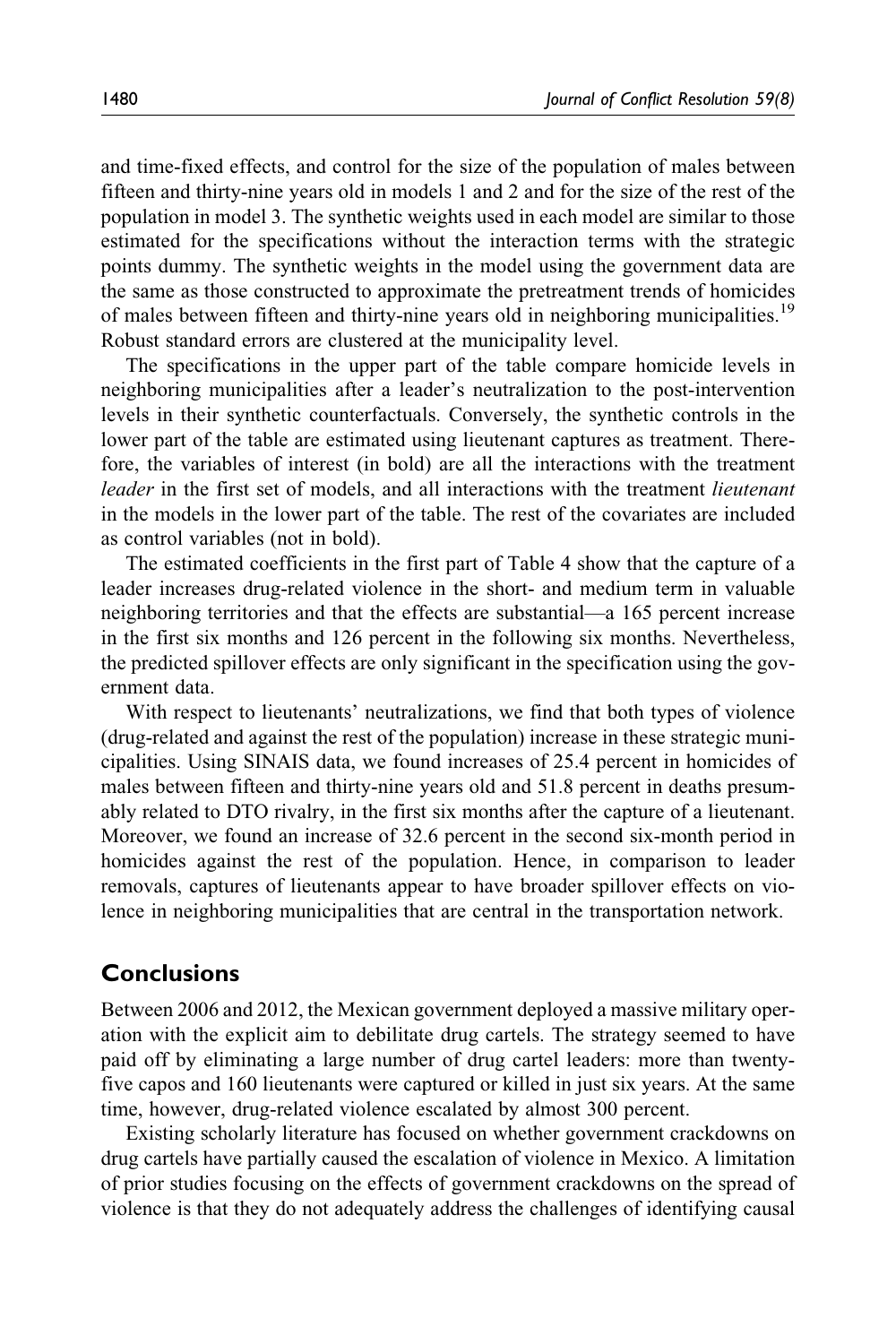effects. Government crackdowns are not randomly assigned but likely take place where violence is escalating or where there are preexisting turf wars among cartels. Our analysis approaches causal identification following a dual strategy: (1) an econometric specification restricting the sample to treated municipalities and (2) the construction of credible counterfactuals to government interventions using the synthetic control methodology.

We also move beyond the existing literature in that we estimate differential impacts between captures of kingpins and of lieutenants; examine how captures or killings differently affect DTO-related violence relative to homicides in the general population; measure temporal effects of the interventions; and estimate treatment effects of captures or killings on violence in three different groups of municipalities, including what we call ''strategic'' municipalities due to their connectivity to the transportation network.

In the treated municipalities, we find evidence that there are substantial sixmonth increases in all types of violence, DTO-related deaths, and homicides among the rest of the population, following the neutralization of a leader. There is hence strong evidence indicating that captures of capos have strong ''hydra'' effects in the locality where these take place, presumably increasing both intra- and inter-cartel fighting as well as violence within the population not directly involved in drug trafficking.

Our results also provide evidence of spillover effects in neighboring municipalities. In particular, we find substantial spillover effects in the medium term (six to twelve months after the intervention) after the capture of a leader in homicides within the general population. As discussed previously, these increases in general violence might be explained by leadership removals damaging the chain of command that keeps local criminal cells more or less under control.

Neutralization of lieutenants, for their part, does not seem to increase DTOrelated violence or violence in the general population in the treated municipalities. These captures or killings have spillover effects, nonetheless, when they take place near strategic neighboring municipalities, as we find significant increases in both DTO-related violence and general violence. We should note that spillover to strategic neighboring municipalities appears to be stronger for neutralization of lieutenants relative to kingpin captures. It is in these strategic points where turf wars among rival DTOs are more likely to erupt as a result of the neutralization of the local leader in charge of administering the *plaza*.

Finally, while most of the spatial effects on DTO-related violence were found in the first six months after a leader or lieutenant's neutralization, all spillover effects on violence within the rest of the population were found to be more permanent. This should be a troubling finding for policy makers because it suggests that state crackdown on DTOs has powerful externalities, increasing homicides and possibly other types of crimes, such as kidnappings and extortion, among the general population.

These differential impacts shed light on the different mechanisms through which captures or killings of DTO leaders might breed violence. Inter- and intra-cartel turf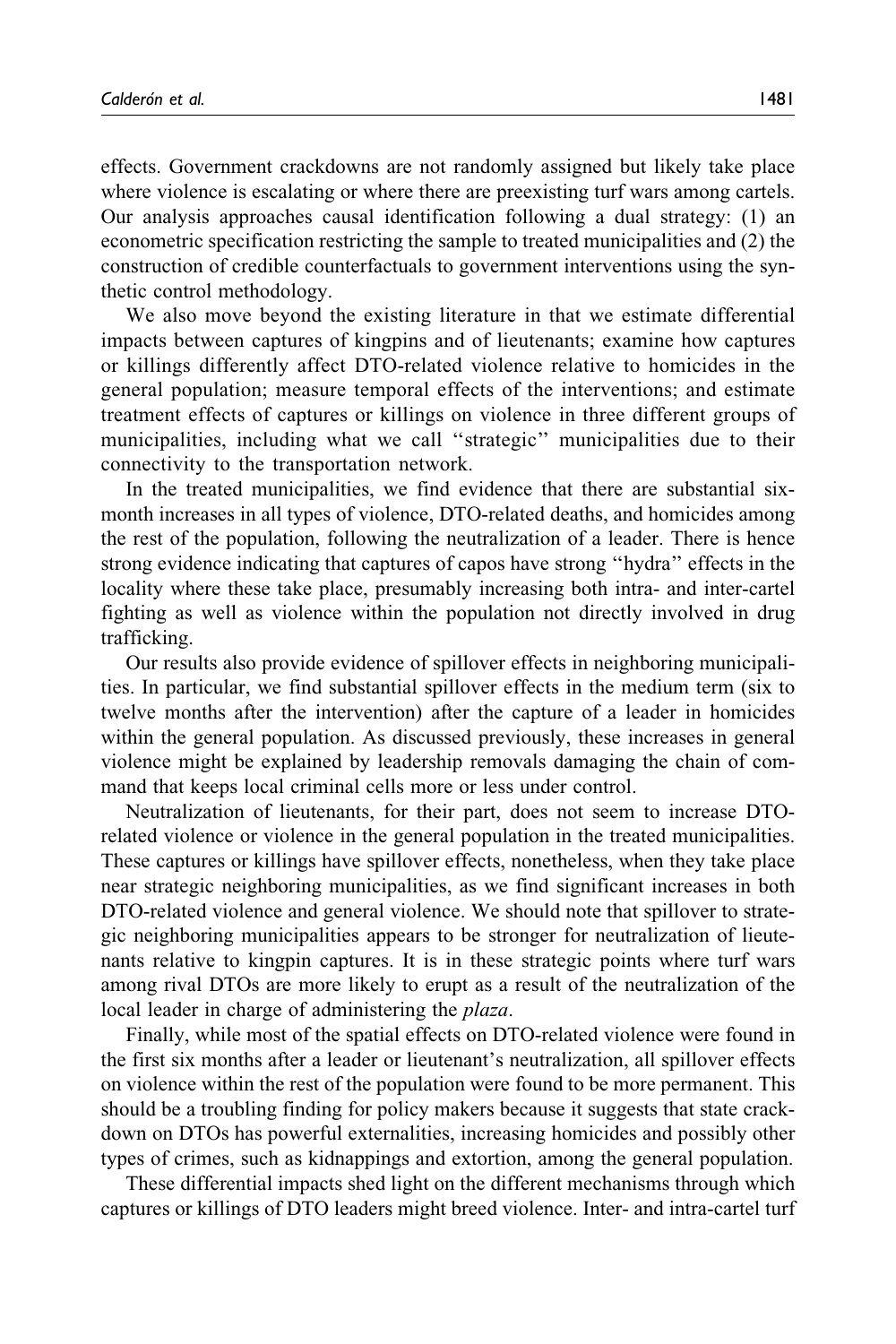wars tend to occur immediately after the removal of a leader in the municipality of intervention and after the neutralization of a leader or a lieutenant in strategic neighboring municipalities. Such disruptions of the previous order are followed by a subsequent (and relatively slow) deterioration of the chains of command within cartels that discipline local criminal cells, which might then opt for increasing criminal behavior against the general population in order to extract additional resources.

# Authors' Note

The authors received valuable feedback from Caroline Hoxby, Jeremy Weinstein, Jacob Shapiro, Eli Berman, Joe Felter, Alejandro Poiré, Daniel Mejía, Gordon Hanson, Stephan Haggard, Daniel Ortega, Joel Wallman, and participants at various seminars: The UCLA and Al Capone's conference ''Illegal Drug Markets, Crime and Violence in Latin America''; the Applied Lunch in the Economics Department at Stanford University; the Bay Area Latin America Forum at the Center for Latin American Studies, UC Berkeley; and the ''Public/ Citizen Insecurity in Latin America: A Regional Challenge'' conference organized by Stanford University/UNDP/ITAM. All errors remain solely ours. The views expressed here do not necessarily represent those of Banco de México or Stanford University.

# Declaration of Conflicting Interests

The authors declared no potential conflicts of interest with respect to the research, authorship, and/or publication of this article.

## Funding

The authors disclosed receipt of the following financial support for the research, authorship, and/or publication of this article: This research was supported, in part, by the Empirical Studies of Conflict Project and by the Air Force Office of Scientific Research [grant number #FA9550-09-1-0314].

# **Notes**

- 1. Cocaine seizures and eradication of marijuana and poppy seed crops between 2007 and 2012 were 20 and 38 percent lower, respectively, than during the 2001–2006 period.
- 2. Although President Fox also used the army to fight drug cartels, the magnitude of the troops involved in both administrations is by no means comparable. Unfortunately, data on military deployment are not available at the municipality levels during these periods.
- 3. Poiré is a political scientist who served as the president's spokesman for security and later as interior minister for Calderón's administration.
- 4. In fact, research suggests that there is not such a sharp distinction between profitmotivated violent groups and insurgents and terrorist groups. In their research on the second intifada, Brym and Araj (2006) document an array of motives for participating in a terrorist act and presumably for joining a terrorist group, including economic returns. However, see Berman et al. (2011) for evidence that unemployment and terrorist/rebel activity are not strongly correlated in some contexts and Berman et al. (2013) about the role of predation and rebel activity. We thank an anonymous reviewer for pointing out to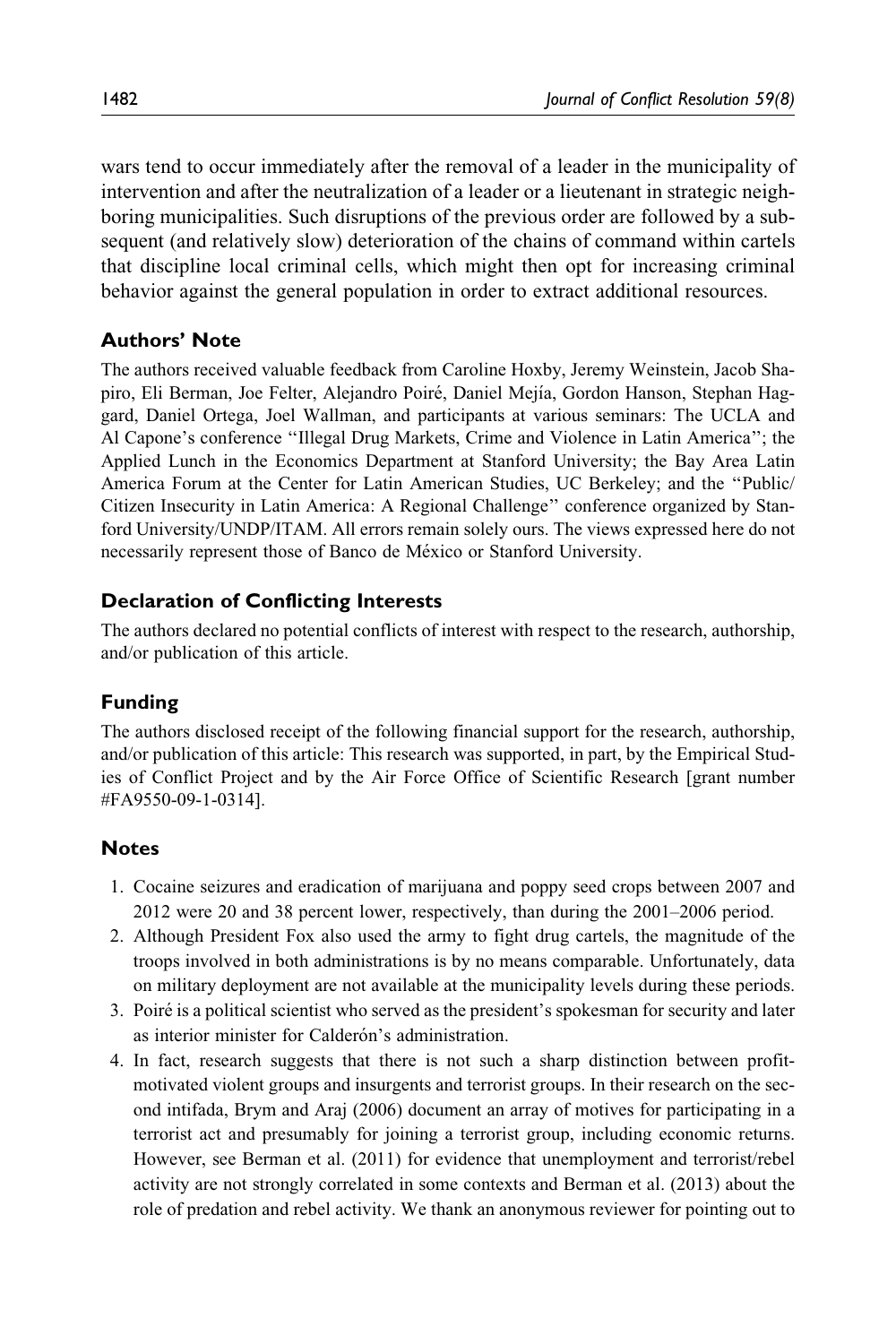us that the importance of ''profits'' as a motive for joining drug-trafficking organizations (DTOs) versus other groups likely varies in degree, not kind.

- 5. In Mexico, a plaza refers quite generally to a place where drugs are sold, produced, or smuggled.
- 6. It is believed that the Zetas initially modeled this chain of command on the Mexican army and that other cartels learned from them.
- 7. We thank Kristof Gosztonyi for the insight about the importance of the revenue from taxation of the illegal long-distance drug trade.
- 8. There is anecdotal evidence that this is the case: el Cartel de Tijuana had an internal split between two factions, one led by Teodoro García Simental (aka El Teo), which apparently favored kidnappings in Tijuana, and the other faction, led by Luis Fernando Sánchez Arellano (aka El Ingeniero—the Engineer), with strong political and economic connections in the city, which wanted to focus primarily on drug trafficking (Jones 2013). After a wave of violence between the two factions and the arrest of El Teo in January 2010, the faction led by Sánchez Arellano regained control of the cartel and the kingpin was able to restrain his subalterns from engaging in kidnappings.
- 9. When Ciudad Jua´rez is included in the analysis, the results end up being driven completely by this case and the magnitude of the coefficients become very large. Additionally, there is no synthetic control that could resemble the level of homicides in the municipality before the first government intervention.
- 10. The geographic location of the different types of municipalities is available upon request.
- 11. Earlier versions of this article used an official government list of captures and killings of leaders and lieutenants, finding similar results. Nevertheless, this information is confidential and protected by Mexican law and cannot be shared by the authors. To comply with the replication policy of Journal of Conflict Resolution, we built an alternative data set from public sources.
- 12. There were 2,049 control units and eleven predictors which implied a maximization problem of 22,539 variables for each municipality. With this preselection rule, the average number of municipalities in the control group was higher than 100 while the average number of units with positive weights was close to 10.
- 13. The sample of the synthetic control group excludes those municipalities where the synthetic weights are 0.
- 14. The coefficient estimates for the months beyond the year after an intervention are not conclusive, given the imbalance of the panel data for these periods. Control variables for these periods were included in every specification and the estimated coefficients are available upon request.
- 15. All the models were also run using the government data. The results, available upon request, are consistent with the results using the data from National System of Health Information (SINAIS). Hence, here we report only results using data from SINAIS.
- 16. The estimated percentage change is the exponential function of the estimated parameter minus 1, that is,  $exp(\beta) - 1$ .
- 17. Analogous estimates available upon request were performed for drug-related deaths using the government data with similar results.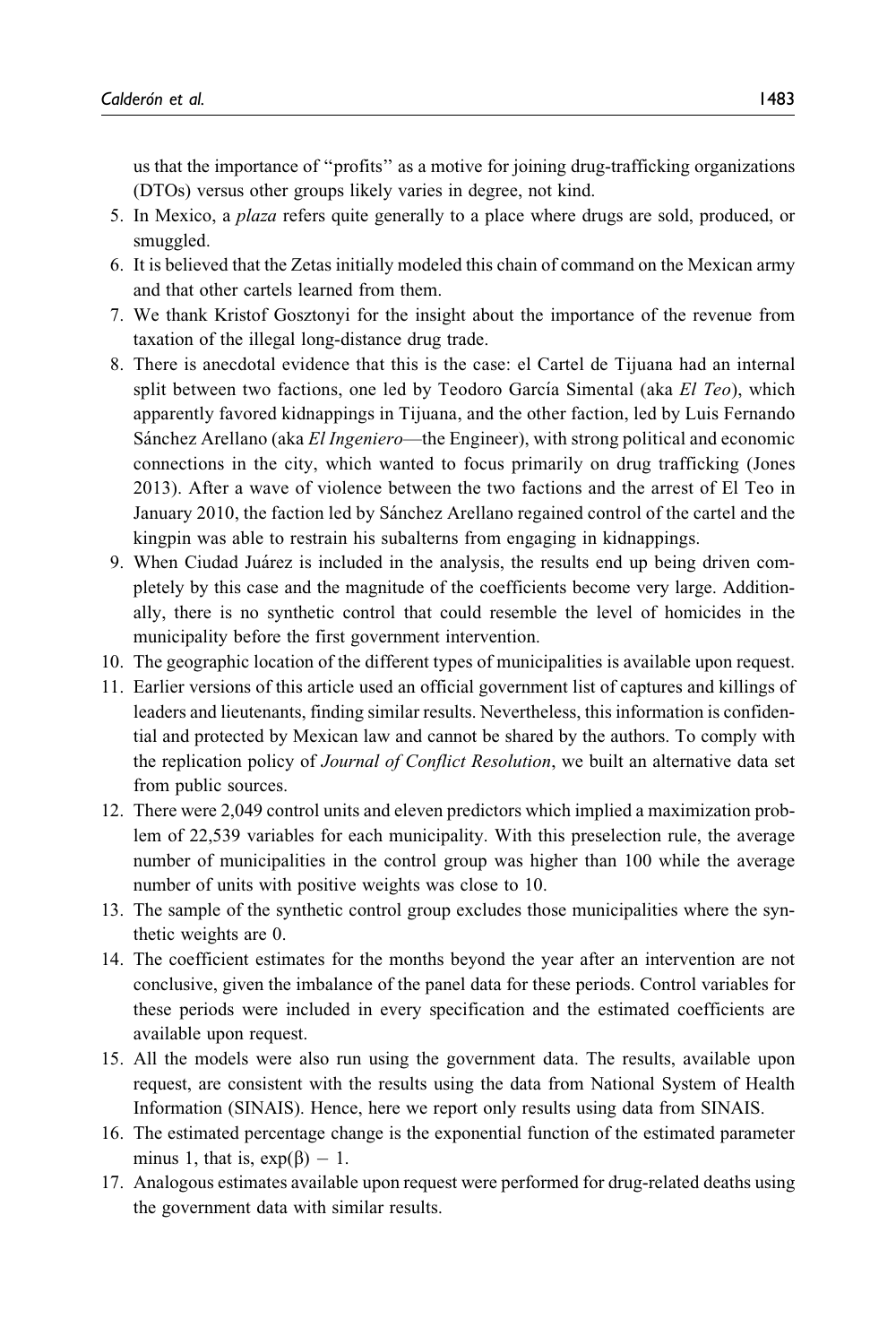- 18. The data on the transportation network come from the National Institute of Statistics and Geography (INEGI), the Mexican ministry of transportation, and the US Bureau of Transportation Statistics (BTS).
- 19. The synthetic weights in model 3 are the ones estimated to resemble pretreatment trends of homicides in the rest of the population in neighboring municipalities.

#### **References**

- Abadie, A., A. Diamond, and J. Hainmueller. 2010. ''Synthetic Control Methods for Comparative Case Studies: Estimating the Effect of California's Tobacco Control Program.'' Journal of the American Statistical Association 105 (490): 493-505.
- Abadie, A., and J. Gardeazabal. 2003. ''The Economic Costs of Conflict: A Case Study of the Basque Country.'' American Economic Review 93 (1): 113-32.
- Berman, Eli, Michael Callen, Joseph H. Felter, and Jacob N. Shapiro. 2011. ''Do Working Men Rebel? Insurgency and Unemployment in Afghanistan, Iraq, and the Philippines.'' Journal of Conflict Resolution 55 (4): 496-528.
- Berman, Eli, Joseph H. Felter, Jacob N. Shapiro, and Erin Troland. 2013. ''Modest, Secure and Employed: Effective Development in Conflict Zones." American Economic Review Paper and Proceedings 103 (3): 512-17.
- Brym, Robert J., and Bader Araj. 2006. ''Suicide Bombing as Strategy and Interaction: The Case of the Second Intifada.'' Social Forces 84 (4): 1969-86.
- Castillo, Juan Camilo, Daniel Mejía, and Pascual Restrepo. 2013. "Illegal Drug Markets and Violence in Mexico: The Causes beyond Calderón." Accessed May 6, 2015. [http://cddrl.](http://cddrl.fsi.stanford.edu/sites/default/files/143.illegaldrug.pdf) [fsi.stanford.edu/sites/default/files/143.illegaldrug.pdf.](http://cddrl.fsi.stanford.edu/sites/default/files/143.illegaldrug.pdf)
- David, Steven R. 2002. "Fatal Choices: Israel's Policy of Targeted Killing." In Democracies and Small Wars, edited by Efraim Inbar, 6. London, UK: Frank Cass.
- Dell, Melissa. 2011. ''Trafficking Networks and the Mexican Drug War.'' Job Market Paper, Economics Department, Massachusetts Institute of Technology, Cambridge, MA.
- Escalante, Fernando. 2011. ''Homicidios 2008-2009: La Muerte Tiene Permiso.'' Nexos. March 1, 2011. Accessed May 6, 2015. [http://www.nexos.com.mx/?p](http://www.nexos.com.mx/?p=14089)=[14089.](http://www.nexos.com.mx/?p=14089)
- Fearon, James. 1995. ''Rationalist Explanations for War.'' International Organization 49: 379-414.
- Grillo, Ioan. 2011. El Narco. New York: Bloomsbury Press.
- Guerrero Gutierrez, Eduardo. 2010. "Como reducir la violencia en México." Nexos. March 11, 2010. Accessed May 6, 2015. [http://www.nexos.com.mx/?p](http://www.nexos.com.mx/?p=13997)=[13997](http://www.nexos.com.mx/?p=13997).
- Guerrero Gutierrez, Eduardo. 2011a. "La raíz de la violencia." Revista Nexos. January 6, 2011. Accessed May 6, 2015. [http://www.nexos.com.mx/?p](http://www.nexos.com.mx/?p=14318)=[14318](http://www.nexos.com.mx/?p=14318).
- Guerrero Gutierrez, Eduardo. 2011b. Security, Drugs, and Violence in Mexico: A Survey. Washington, DC: 7th North American Forum.
- Guerrero Gutierrez, Eduardo. 2012a. ''Epidemias de Violencia.'' Revista Nexos. January 7, 2012. Accessed May 6, 2015. [http://www.nexos.com.mx/?p](http://www.nexos.com.mx/?p=14884)=[14884](http://www.nexos.com.mx/?p=14884).
- Guerrero Gutierrez, Eduardo. 2012b. "2011: La dispersión de la violencia." Nexos. February 1, 2012. Accessed May 6, 2015. [http://www.nexos.com.mx/?p](http://www.nexos.com.mx/?p=14884)=[14884.](http://www.nexos.com.mx/?p=14884)